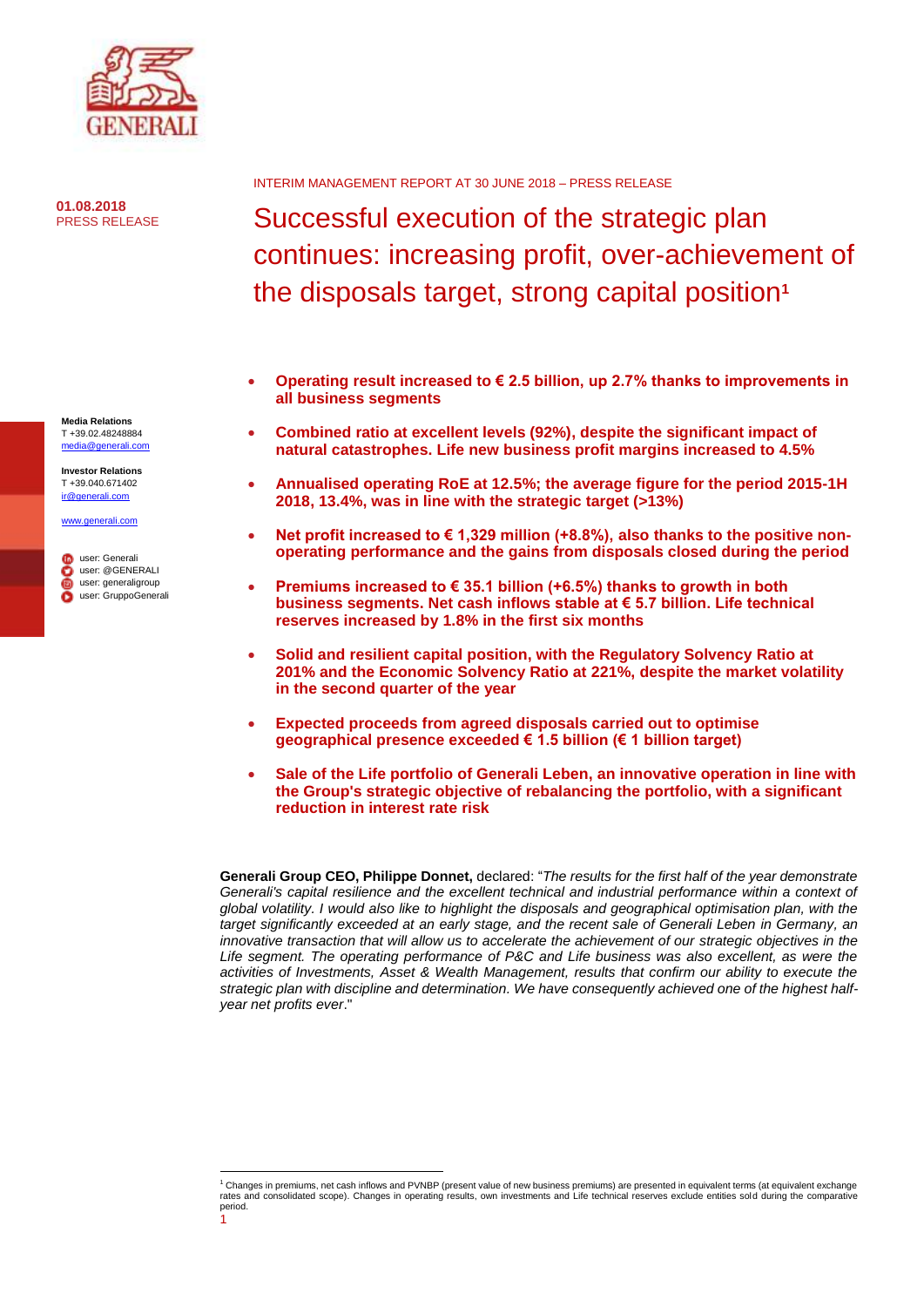Milan – At a meeting chaired by Gabriele Galateri di Genola, the Board of Directors of Assicurazioni Generali approved the consolidated results at 30 June 2018.

### **EXECUTIVE SUMMARY**

The Generali Group's half-yearly results highlighted an excellent performance in terms of profitability and maintenance of a resilient capital position. Within a context of moderate economic growth in the Eurozone and financial markets volatility, especially in the second quarter, the Group continued with a disciplined and effective implementation of its 2016-2018 strategic plan.

In particular, during the first half of the year, disposal operations were announced with expected proceeds which, alongside past actions aimed at optimising geographical presence and improving operational efficiency and allocation of capital, reached a total of over € 1.5 billion, significantly higher than the initial € 1 billion target. An agreement was also signed for the sale of 89.9% of the German company Generali Leben.

The **operating result** grew by 2.7% to € 2,532 million (€ 2,465 million in 1H17) thanks to the positive development in all business segments. P&C operating performance increased, driven by the improvement in the technical result, reflected in the combined ratio which continued at excellent levels (92%). The Life operating result was also positive, thanks to the development of the technical margin. The Holding and other businesses segment also grew thanks, in particular, to the favourable development of Investments, Asset & Wealth Management activities, in line with the strategic plan. Holding operating expenses were stable.

Therefore, the Group maintained excellent operating profitability levels, measured through the **annualised operating RoE**, equal to 12.5%: this figure reflected the impact of the disposal transactions. The average operating RoE for the period 2015-1H2018 was 13.4% (strategic target >13%).

In terms of volumes, the **Group's total premiums**, amounting to € 35.1 billion, reflected the growth already observed in the first quarter of the year. The 6.5% increase was attributable to a positive performance in both business segments.

With reference to business lines, **Life** grew by 8.6%, mainly due to the development of savings and pension products (+9.1%), particularly in Italy as a result of actions on the existing portfolio which led to the renewal of collective policies for an amount of approximately € 1.2 billion. The performance of protection lines (+12.3%) was also positive in almost all the countries in which the Group operates, as was that of unit-linked products (+4.3%), especially in France. Group **Life net cash inflows**, at € 5.7 billion, continued at the same levels as last year, reflecting a strong acceleration in the second quarter. **Life technical reserves** - excluding deferred liabilities towards policyholders - amounted to € 341,970 million, increasing by 1.8% at equivalent consolidation area; in particular, unit-linked reserves grew by 2.2%.

**New business in terms of PVNBP** (present value of new business premiums) amounted to € 21,431 million, down by 3.9% compared to the previous half-year. At line of business level, there was a decline in new business for savings and pension products (-7.1%), due to the contraction in Italy, Germany and Spain; a decrease was also recorded in protection products (-2.8%) due to a decline in Germany and France. Premiums for unit-linked products remained more or less stable (+ 0.1%). **New business value (NBV)** increased by 3.6% compared to the first six months of 2017 to € 965 million (€ 942 million in 1H17).

As a result, the **profitability on PVNBP** stood at 4.50% (4.11% in 1H17) with an equivalent consolidation area increase of 0.33 pps due to the better business mix, product rebalancing with consequent recalibration of financial guarantees, and improvement in the financial context compared to the first six months of 2017.

The growth observed in **P&C premiums** in the first quarter continued, increasing on a like-for-like basis by 2.1% to € 11 billion due to the development of both lines. The Motor line grew by 2.3%, particularly in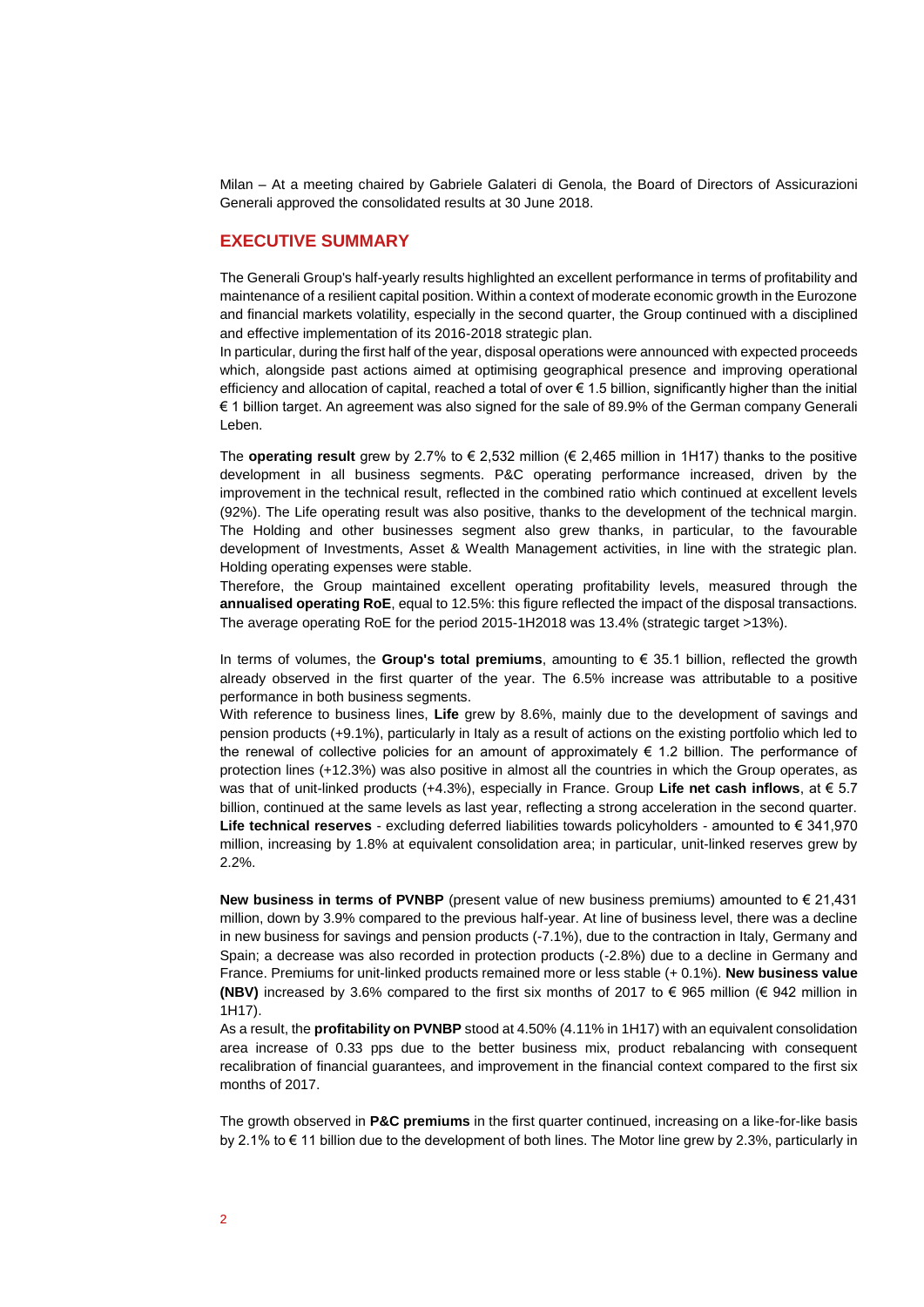ACEER<sup>2</sup>, and the Non-Motor line by 1.7%, with different trends in the various countries in which the Group operates.

The **non-operating result** improved to € -539 million, reflecting improved financial performance, thanks to lower impairments and higher realized gains, as well as lower interest on financial debt. In particular, the higher realized gains included € 113 million from the sale of the shareholding in Italo - Nuovo Trasporto Viaggiatori, monetising the investment in which the Group had been involved since its creation. The remaining realized gains were down compared to the previous period, especially as for the bond component, reflecting the planned policy of supporting future returns on investments, in the face of the current situation of financial market volatility.

The tax rate increased from 30.8% to 32.4%, mainly due to a number of extraordinary events occurred in Germany last year and in the United States in the first half of this year.

The result of discontinued operations<sup>3</sup> was positive, which mainly included the profit of  $\epsilon$  49 million on the disposal of the Irish business, as well as the results of other operations still in the disposal phase.

Taking into account the performance noted above, the **result for the period attributable to the Group** is € 1,329 million, showing an increase (+8.8%) over the € 1,221 million recorded in the 2017 half-year.

| $(\epsilon$ million)                                    | 30/06/2018 | 30/06/2017 | Change  |
|---------------------------------------------------------|------------|------------|---------|
| <b>Consolidated operating result</b>                    | 2.532      | 2.465      | 2.7%    |
| Life segment                                            | 1,549      | 1.505      | 2,9%    |
| Property&Casualty segment                               | 1.105      | 1.065      | 3,8%    |
| Holding and other businesses segment                    | 74         | 39         | 92,6%   |
| Country adjustments                                     | $-196$     | $-143$     | 37,2%   |
| <b>Consolidated non-operating result</b>                | $-539$     | $-574$     | $-6.2%$ |
| Income taxes                                            | $-664$     | $-600$     | 10.6%   |
| Profit or loss from discontinued operations             | 103        | 37         | n.m.    |
| Consolidated result of the period                       | 1,433      | 1.328      | 7.9%    |
| Result of the period attributable to the Group          | 1,329      | 1.221      | 8.8%    |
| Result of the period attributable to minority interests | 104        | 107        | $-2.6%$ |

**Shareholders' equity attributable to the Group** remained solid, amounting to € 23,625 million, down by 5.8% compared to € 25,079 million at 31 December 2017. The change was due to the result of the period attributable to the Group, amounting to € 1,329 million, more than offset by both the dividend payment totalling € 1,330 million and the reduction of € 1,339 million in the reserve for unrealised gains and losses on available for sale financial assets, deriving from the performance of bonds due to spread widening in the first part of the year.

Third party **Assets Under Management** posted an increase of 4.9%, mainly due to performance in China and Banca Generali.

The **Preliminary Regulatory Solvency Ratio** – which represents the regulatory view of the Group's capital and is based on use of the internal model, solely for companies that have obtained the relevant approval from IVASS, and on the Standard Formula for other companies – stood at 201% (207% FY

**.** 

<sup>&</sup>lt;sup>2</sup> ACEER refers to the regional structure known as Austria, Central and Eastern European Countries & Russia.

<sup>&</sup>lt;sup>3</sup> With reference to the disposals of the Belgian, Guernsey and Generali Leben (German) business, pending the issue of the necessary regulatory<br>authorisations, these assets were classified as disposal groups held for sale discontinued operations also included the realised gain on the disposal of the Irish business. Similarly, the comparative data was restated (2017 data also<br>included Dutch and Irish operations whose sales were completed in Colombia led to realized gains, classified in the non-operating result. They were not deemed as relevant compared to the Group dimension and then not included in the non-current assets or disposal groups classified as held for sale. Further information is reported in the Note.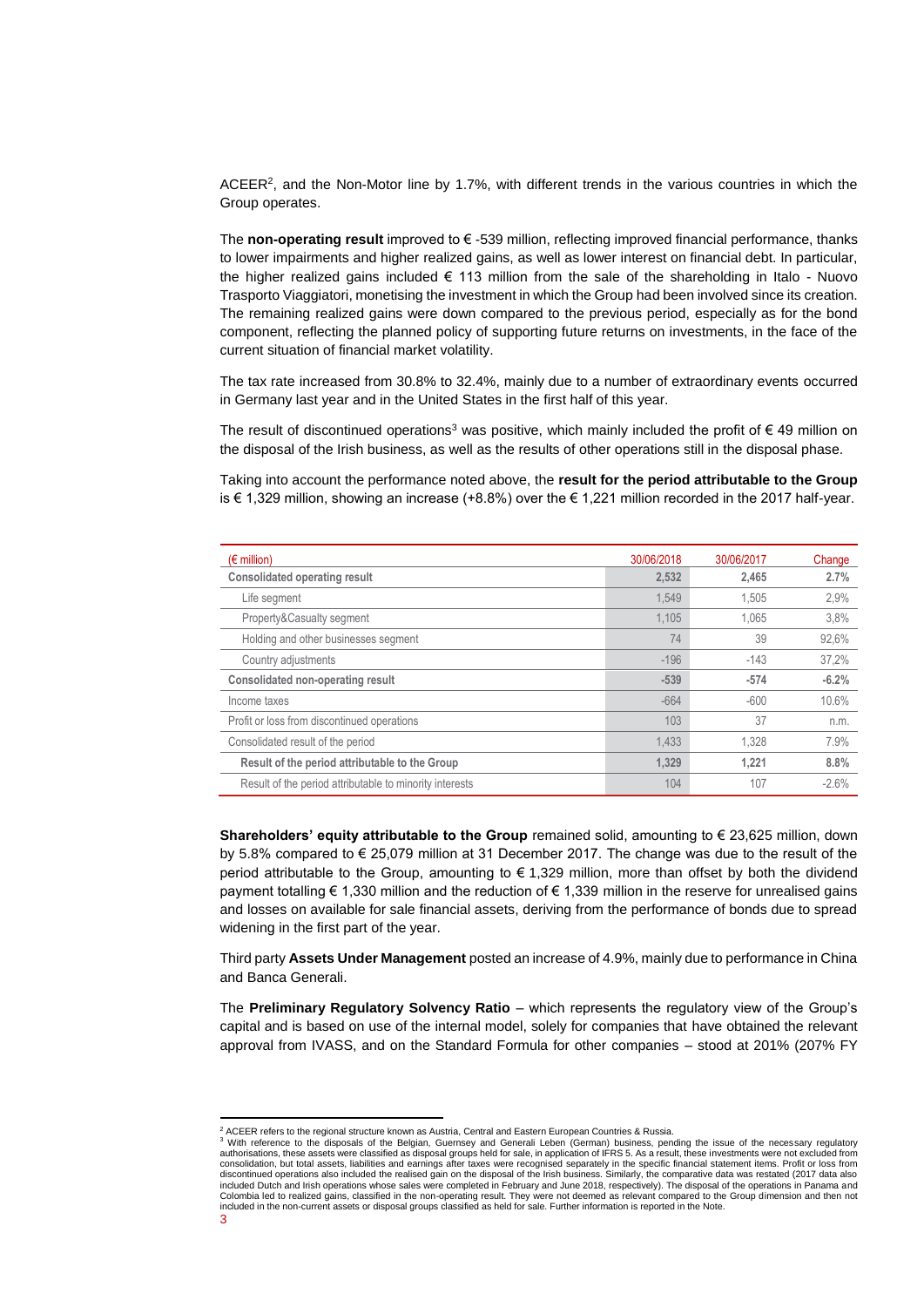2017<sup>4</sup> ; -6 pps). The change was due to the financial markets at half-year, influenced by the BTP spread widening.

The **Economic Solvency Ratio**, which represents the economic view of the Group's capital and is calculated by applying the internal model to the entire Group perimeter, stood at 221% (230% FY17; -9 pps).

## **Life segment: premiums, NBM and operating performance up, net cash inflows stable**

- Life net cash inflows at  $\epsilon$  5.7 bln, at the same levels as last year
- NBM improved to 4.5%
- Operating result up to  $\epsilon$  1,549 mln (+2.9%)

Life premiums<sup>5</sup>, at € 24,083 million, increased by 8.6% thanks to the development of all lines of business. In particular, savings and pension products rose by 9.1%, with a concentration in Italy, France and Asia. The performance of protection lines (+12.3%) was also positive in almost all the countries in which the Group operates, as was that of unit-linked products  $(+4.3\%)$ , especially in France.

With reference to the main countries where the Group operates, Italy recorded significant growth (+9.3%) driven by savings and pension products (+13.2%), essentially reflecting the actions taken to renew important collective policies. Excellent performance in France, where all business sectors contributed to growth (+8.3%), especially unit-linked (+20.1% thanks to commercial and customer selection policies aimed at developing this type of products) and, to a lesser extent, savings and pension products (+4.8%). Germany also performed well (+5.3%), thanks to protection policies (+11.2%) and unit-linked products (+4%). Premium income slightly rose in ACEER (+0.9%). International's 16.3% growth reflects the robust development seen in Asia (+40%), where growth was recorded in savings and pension products (+35.8%), especially in China, driven by the development of the bancassurance channel, as well as in the protection line (+65.9%), thanks to the development in China and Hong Kong, where the new company resumed production.

**Life net cash inflows** - premiums written net of claims and lapses - reached € 5.7 billion, essentially continuing at the same levels as last year (-0.2%), reflecting a strong acceleration in the second quarter, with different trends in the countries in which the Group operates. In particular, the positive performance in France, where last year there were particularly high outflows in conjunction with the French general elections, was offset by the decline recorded in Italy linked to the planned reduction in traditional nonhybrid gross inflows.

**Life technical reserves** - excluding deferred liabilities towards policyholders - amounted to € 341,970 million, increasing by 1.8% at equivalent consolidation area; in particular, unit-linked reserves grew by 2.2%.

**New business in terms of PVNBP** (present value of new business premiums) amounted to € 21,431 million, down by 3.9% compared to the first half-year of 2017. At line of business level, there was a decline in savings and pension products (-7.1%), due to the contraction in Italy (-7.4%), Germany (- 25.2%) and Spain (-35.6%), only partially offset by France (+3.1%). There was also a fall in protection products (-2.8%), reflecting the decline in Germany (-12.9%) and France (-15.0%). Premiums for unitlinked products remained more or less stable (+ 0.1%). **New business value (NBV)** was € 965 million (€ 942 million in 1H17), up 3.6% compared to the first six months of 2017.

The **profitability on PVNBP** stood at 4.50% (4.11% in 1H17) with an increase of 0.33 pps due to the better business mix, product rebalancing with consequent recalibration of financial guarantees and improvement of financial assumptions compared to the first six months of 2017.

 <sup>4</sup> The ratio represents an update with respect to the figure communicated on 15 March 2018 (208%), consistent with the information disclosed to the Supervisory Authority in accordance with the timing provided by the Solvency II regulations and published on 30 June 2017 in the 2017 Report on the solvency and financial position of the Generali Group.<br><sup>5</sup> Premiums from investment contracts amounted to € 708.4 million (€ 800.7 million in 1H17).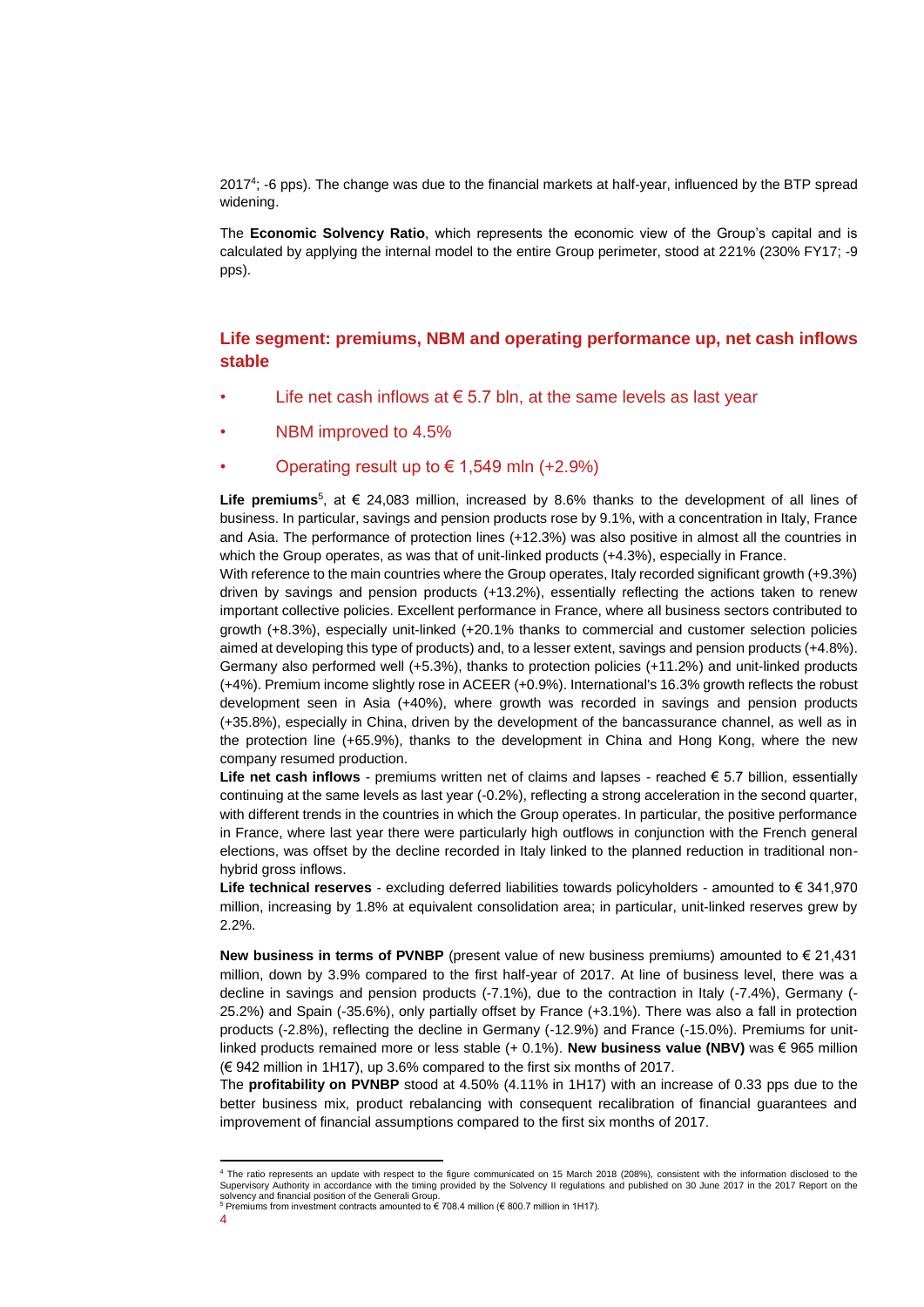#### **Life segment operating result by driver**

| $(\epsilon$ million)                   | 30/06/2018 | 30/06/2017 | Change   |
|----------------------------------------|------------|------------|----------|
| Operating result                       | 1.549      | 1.505      | 2.9%     |
| Technical margin                       | 2.783      | 2.736      | $1.7\%$  |
| Net investment result                  | 976        | 984        | $-0.9\%$ |
| Insurance and other operating expenses | $-2.210$   | $-2.215$   | $-0.2\%$ |

The **operating result** of the Life segment came to € 1,549 million (€ 1,505 million in 1H17). The 2.9% increase reflects the development of the technical margin, net of insurance operating expenses. With reference to the main countries of operations, a solid contribution was made to the Group result by Italy, Germany and France. The operating result in Asia increased, also reflecting the reserve adjustment occurred last year, as a consequence of the Chinese regulations, not present at the current half-year. The operating return on investments of the Life segment remained stable at 0.42%.

The expense ratio - the ratio of costs to earned premiums - decreased from 10.1% to 9.3% due to the improvement in the ratio in both acquisition (-0.6 pps) and administration (-0.2 pps) components, observed in almost all the countries in which the Group operates.

### **P&C segment: premiums and technical profitability up**

- Premiums increased to  $\epsilon$  11 bln (+2.1%), positive performance in both lines
- Growth in the operating result to  $\epsilon$  1,105 mln (+3.8%)
- Combined ratio improved at 92% (-0.8 pps)

**P&C premiums** continued to grow as already observed in the first quarter, increasing on a like-for-like basis to € 11,001 million (+2.1%), thanks to the development of both lines of business. The Motor line grew by 2.3%, particularly in Central and Eastern Europe (+6.1%, mainly thanks to the pricing policies in the Czech Republic and the increase in car sales in Hungary), France (+2.1%, mainly due to the pricing policies applied) and Austria (+2.8%). Italy fell by 4.1% as a result of strict focus on profitability (the decline in the average premium slowed down, along with a contraction of the portfolio also due to portfolio pruning).

The Non-Motor line also performed well (+1.7%), with different trends in the various countries in which the Group operates. Central and Eastern European countries grew by 4.3%, mainly in the home business, Europe Assistance grew by 15.6% thanks to the development of travel insurance and roadside assistance in mature markets, and France grew by 2.7% thanks to pricing policies and commercial initiatives. The 2.7% decline in Italy reflected the decline in Global Corporate & Commercial lines following the actions developed to improve profitability.

The **operating result** amounted to € 1,105 million (€ 1,065 million in 1H17). The development of the technical result reflected the improvement in the CoR, despite the fact that the half-year was affected by higher catastrophic claims for € 46 million. The contribution from the financial result was broadly stable, while the contribution from other operating items was reduced in the period, reflecting the reduction in the services margin and higher indirect taxes.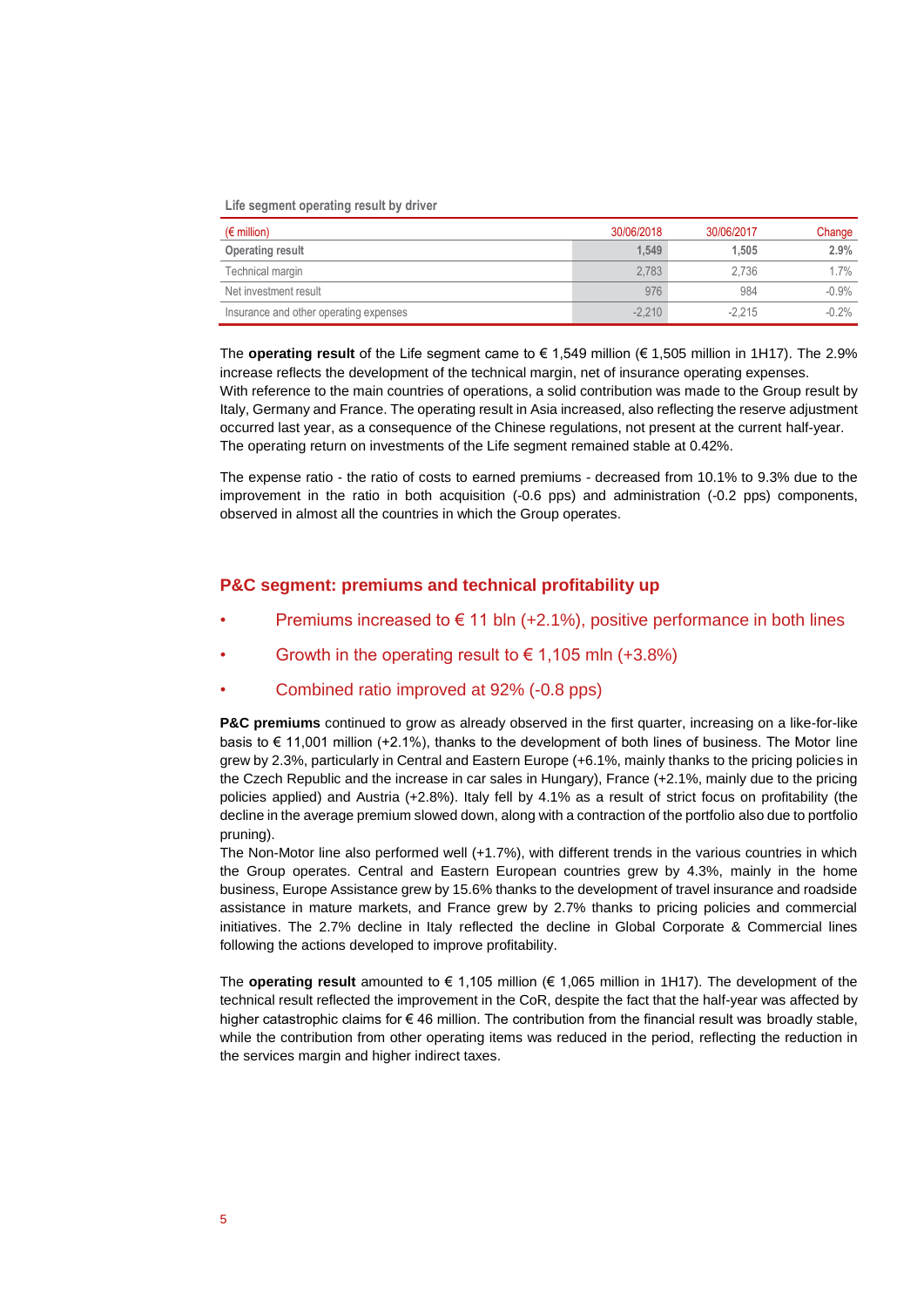#### **Property&Casualty operating result by driver**

| $(\epsilon$ million)  | 30/06/2018 | 30/06/2017 | Change   |
|-----------------------|------------|------------|----------|
| Operating result      | 1.105      | 1.065      | 3.8%     |
| Technical result      | 701        | 634        | 10.6%    |
| Investment result     | 507        | 509        | $-0.5\%$ |
| Other operating items | $-103$     | $-78$      | 31.1%    |

The combined ratio improved to 92% (-0.8 pps). The half-year just ended was affected by catastrophic events for a total of approximately € 139 million, which mainly affected Germany and France, as well as Holding reinsurance business, for an impact of 1.4 pps on the CoR (0.9 pps in the first half of the previous year). The current year loss ratio excluding natural catastrophes component improved by 0.9 pps, due to the evolution observed in the Motor line. The contribution of prior years loss ratio slightly increased to -4.8 pps (-4.6 pps in 1H17).

As regards the main countries of operation, Italy's combined ratio improved to 90.1% (-0.4 pps) thanks to the near absence of catastrophic claims, which had a 2 pps effect last year. The CoR of Germany continued at excellent levels (91.4%; +0.4 pps), including 4.8 pps for catastrophic claims for the storms that hit the country in January and June. The CoR of France (98.9%; +0.6 pps) was also impacted by 2.1 pps, deriving from catastrophic events during the half-year. The combined ratio of ACEER improved to 88.2%, reflecting the positive trend in the loss ratio excluding natural catastrophes component in the Motor line. The CoR of Americas and Southern Europe also improved to 101.2%: last year in Argentina there was an adjustment of the local reserve for some classes of claims following the inflationary dynamics observed during the period.

### **Holding and other businesses segment**<sup>6</sup>

**Operating result of Holding segment and other businesses by sector**

| (in $\epsilon$ million)                       | 30/06/2018 | 30/06/2017 | Change  |
|-----------------------------------------------|------------|------------|---------|
| Holding and other businesses operating result | 74         | 39         | 92.6%   |
| Financial and other businesses                | 308        | 269        | 14 4%   |
| Holding operating expenses                    | $-233$     | $-230$     | $1.3\%$ |

The **operating result** of the Holding and other businesses segment was € 74 million (€ 39 million in 1H17), thanks to the development of the operating result of the financial segment following the favourable development of Investments, Asset & Wealth Management activities.

Net holding operating costs totalled  $∈$  -233 million ( $∈$  -230 million in 1H17), reflecting the decline in revenues from brand royalties and stable costs.

**.** 

 $^6$  The Holding and other businesses segment includes the activities carried out by the Group companies in the financial advisory and asset management sectors (financial segment), the costs incurred from the management, coordination and financing of the business, and other activities that the Group considers ancillary to its core insurance business.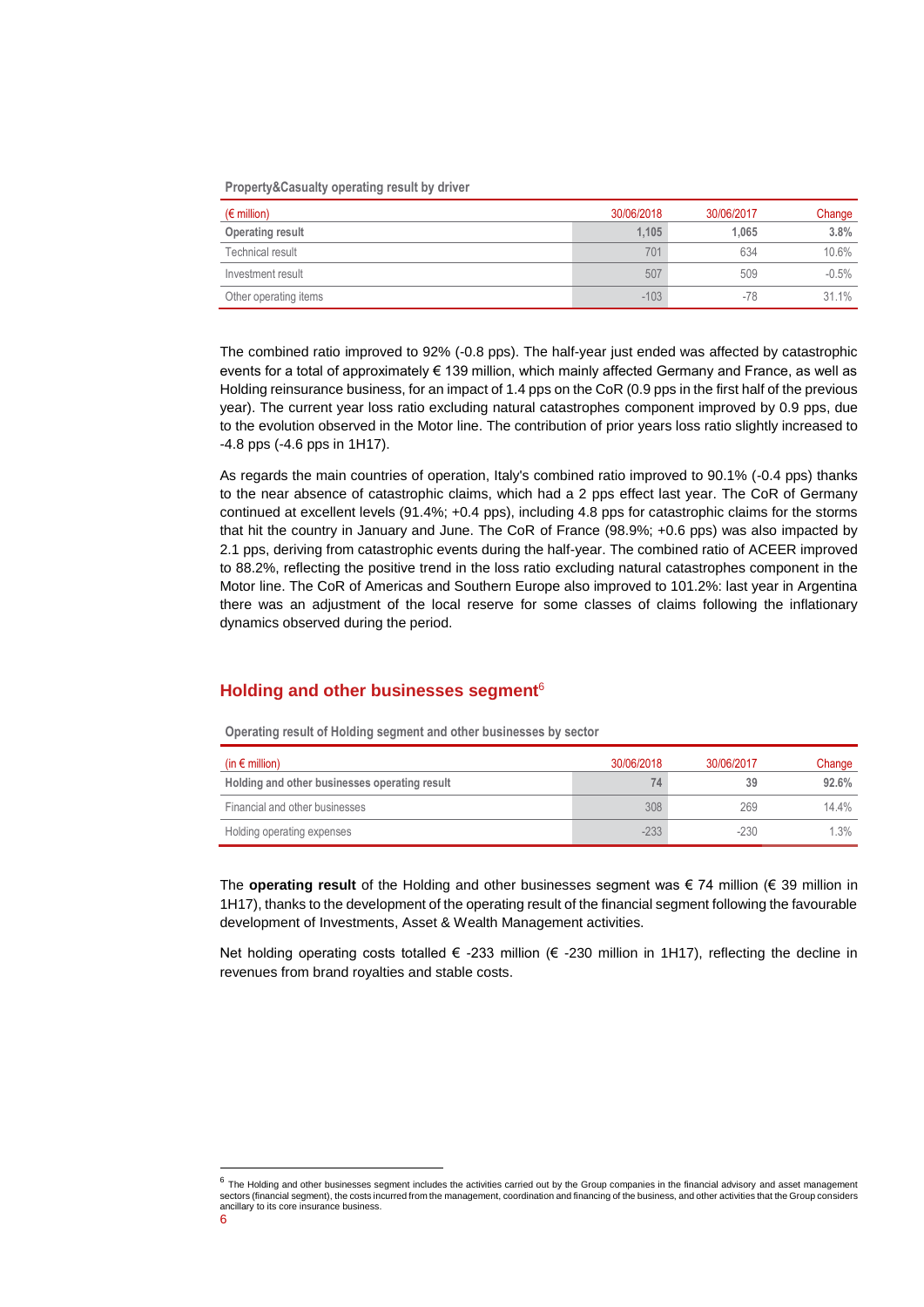### **From operating result to Group net result**

**From operating result to result of the period**

| $(\epsilon$ million)                                    | 30/06/2018 | 30/06/2017 | Change  |
|---------------------------------------------------------|------------|------------|---------|
| <b>Consolidated operating result</b>                    | 2.532      | 2.465      | 2.7%    |
| <b>Consolidated non-operating result</b>                | $-539$     | $-574$     | $-6.2%$ |
| Non operating investment result                         | 20         | $-7$       | n.m.    |
| Non-operating holding expenses                          | $-388$     | $-391$     | $-0.9%$ |
| Net other non-operating expenses                        | $-171$     | $-175$     | $-2.6%$ |
| Earning before taxes                                    | 1.994      | 1.891      | 5.4%    |
| Income taxes                                            | $-664$     | $-600$     | 10.6%   |
| Earnings after taxes                                    | 1.330      | 1.291      | 3.0%    |
| Profit or loss from discontinued operations             | 103        | 37         | n.m.    |
| Consolidated result of the period                       | 1,433      | 1.328      | 7.9%    |
| Result of the period attributable to the Group          | 1.329      | 1.221      | 8.8%    |
| Result of the period attributable to minority interests | 104        | 107        | $-2.6%$ |

The **non-operating result of the Group** improved from € -574 million to € -539 million. This result reflects improved financial performance, thanks to lower impairments and higher realized gains, as well as lower interest on financial debt.

In particular, the **non-operating investment result** improved by € 27 million, due to lower impairments on financial investments, partially offset by greater realised gains compared to the previous year. In particular, the higher realized gains included € 113 million from the sale of the shareholding in Italo - Nuovo Trasporto Viaggiatori, monetising the investment in which the Group had been involved since its creation. Excluding this disposal, realised gains were lower than in the previous period.

**Non-operating holding expenses** went from € -391 million to € -388 million, reflecting the drop in interest on financial debt which went from € -336 million to € -331 million.

Finally, **other net non-operating expenses** went from € -175 million to € -171 million. This item mainly consisted of  $\epsilon$  -49 million for the amortisation of the value of acquired portfolios ( $\epsilon$  -52 million in 1H17) and of € -68 million for the restructuring costs (up compared to € -53 million in 1H17, mainly in Germany). The change from the previous year in other net non-operating costs  $(\epsilon + 17 \text{ million})$  was mainly due to realized gains from the sale of assets in Panama.

The increase in the tax rate to 32.4% (30.8%) was mainly due to a number of extraordinary events occurred in Germany last year and in the United States in the first half of this year.

The **result attributable to minority interests**, amounting to € 104 million and corresponding to a minority rate of 7.2% (8.1% in 1H17), decreased when compared to  $\epsilon$  107 million in the previous year due to the results of Banca Generali.

As a result of the performances commented on above, the **result of the period attributable to the Group** rose by 8.8% to € 1,329 million (€ 1,221 million in 1H17).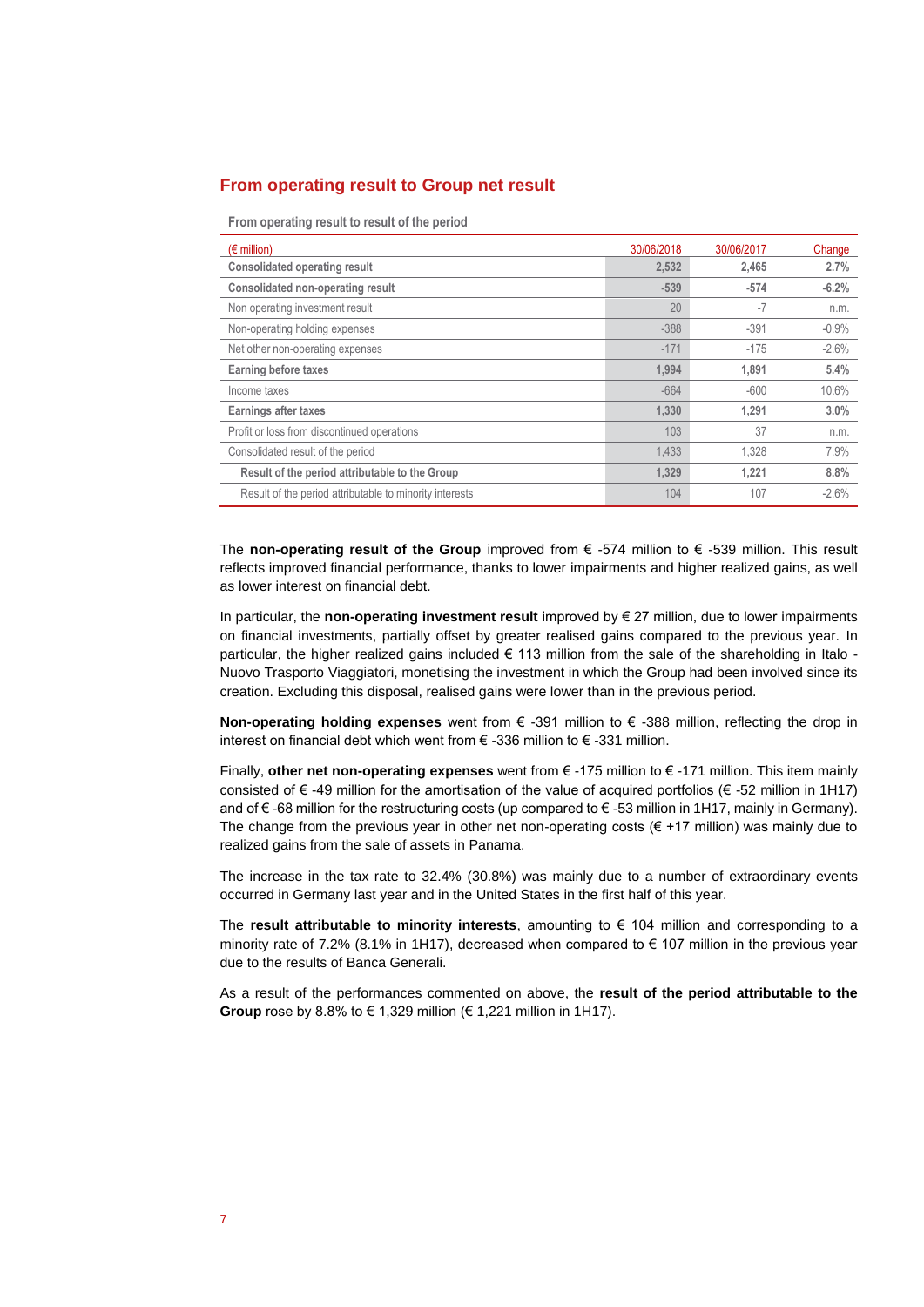### **Group financial position**

### Shareholders' equity

**Share capital and reserves attributable to the Group** amounted to € 23,625 million at 30 June 2018, a decrease of 5.8% compared to € 25,079 million at 31 December 2017. The change was due to the result of the period attributable to the Group, amounting to € 1,329 million, more than offset by both the dividend payment totalling € 1,330 million and the reduction of € 1,339 million in the reserve for unrealised gains and losses on available for sale financial assets, deriving from the performance of bonds due to the cited spread widening in the first part of the year.

### **Investments**

**Group investments**

| $(\epsilon$ million)                                   | 30/06/2018 | $Im$ pact $(\%)$ | 31/12/2017 | $Im$ pact $(\%)$ |
|--------------------------------------------------------|------------|------------------|------------|------------------|
| Equity instruments                                     | 20.276     | 5.8%             | 17,697     | 5.0%             |
| Fixed income instruments                               | 301.734    | 86.1%            | 304,055    | 86.5%            |
| Land and buildings (investment properties)             | 13.978     | 4.0%             | 13.616     | 3.9%             |
| Other investments                                      | 4.187      | 1.2%             | 4,396      | 1.3%             |
| Cash and cash equivalents (*)                          | 10.468     | 3.0%             | 11,635     | 3.3%             |
| Total                                                  | 350,642    | 100.0%           | 351,400    | 100.0%           |
| Investments back to unit- and index-linked<br>policies | 68.970     |                  | 67.741     |                  |
| <b>Total investments</b>                               | 419.612    |                  | 419.141    |                  |

(\*) The item also includes monetary investment funds, REPOs and Reverse REPOs.

The **Group's total Assets Under Management** recorded an increase of 0.8% at 30 June 2018, up to € 490.4 billion. In particular, total investments amounted to € 419.6 billion, while third party Assets Under Management came to  $\epsilon$  70.8 billion.

Total investments, amounting to  $\epsilon$  350.6 billion, essentially remained stable decreasing by 0.2%, mainly due to the reduction in corporate bonds against the increase in interest rates which more than offset net purchases in the period concentrated on government bonds and equity securities, as well as to the reduction in cash and cash equivalents.

Investment properties and other investments essentially remained stable.

As for the investment strategy, for fixed-income investments it aims to optimise the risk-return profile of portfolios, guaranteeing adequate profitability to policyholders and a satisfactory return on capital.

Gradual diversification through alternative investments continued, offering attractive returns with a low overall risk profile.

With reference to equity exposure, given the expectation of a still high market volatility, our preference for 'controlled volatility' strategies with protection in the event of a decrease was reaffirmed.

New investments in the real estate sector continued to be mainly oriented towards the European market.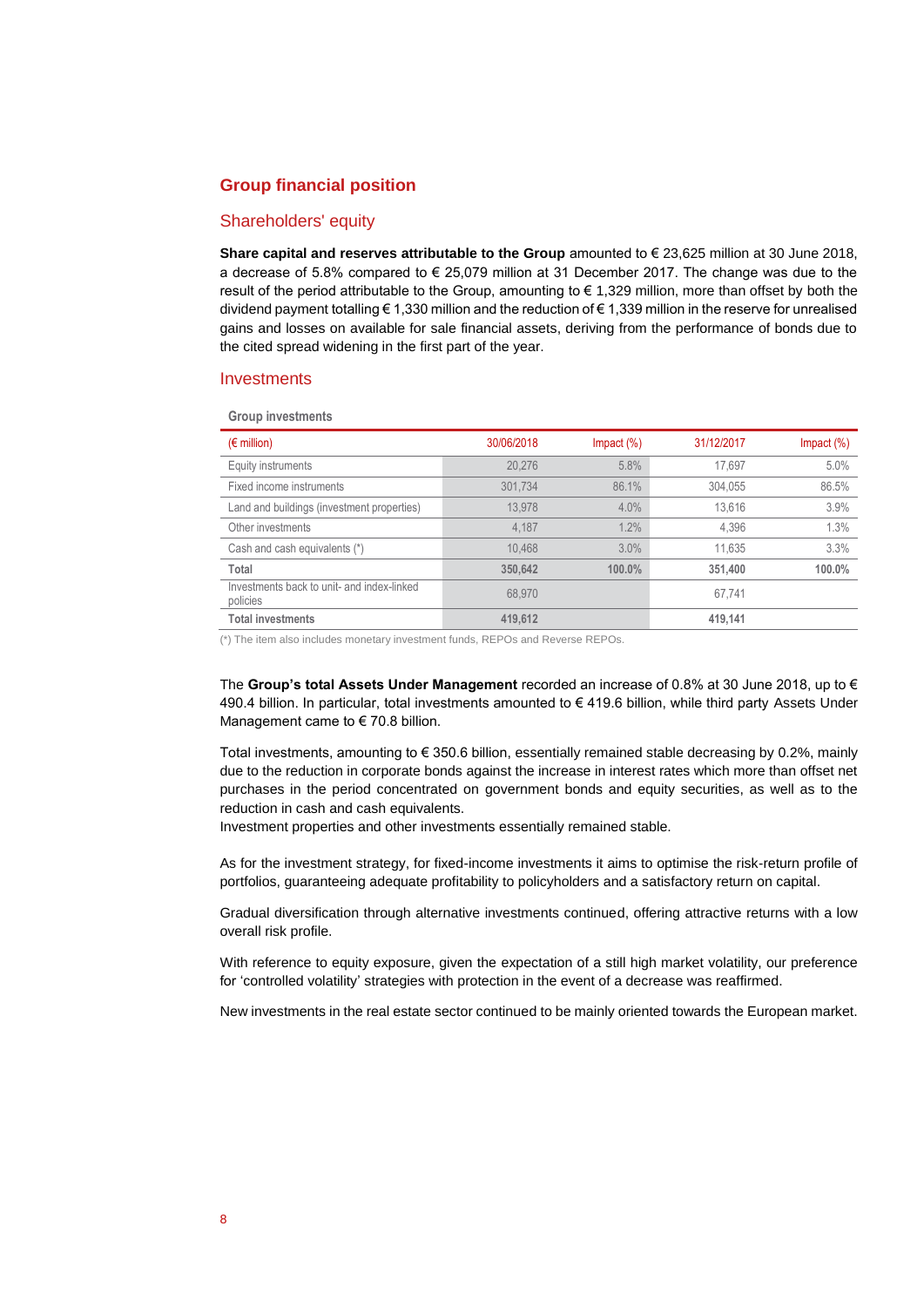### **KEY HALF-YEARLY FACTS AND SIGNIFICANT EVENTS AFTER 30 JUNE 2018**

#### **February**

The Net Promoter Score - NPS program of Generali was recognized as the world's best one by Medallia during the Experience Europe 2017 event held in London. The program enables to listen to client feedback in real time and act on that feedback in order to resolve issues and improve services. It covers retail and corporate customers as well as distributors.

Generali completed the sale of its entire shareholding in Generali Nederland N.V. (and its subsidiaries) but it remains active in the Netherlands through its Global Business Lines, namely Generali Employee Benefits, Generali Global Corporate & Commercial, Europ Assistance and Generali Global Health continuing to provide insurance services to its international customers.

During the Board of Directors' meeting on 21 February, Generali approved its climate change strategy including actions in its core activities, i.e. investments and underwriting.

#### **March**

Generali Global Infrastructure (GGI) was launched, a cornerstone of the Group's multi-boutique asset management strategy. It is a platform that employs internal know-how as well as creating partnerships as to invest in infrastructure debt across a wide geographical and sectorial investment scope and develop a range of products and solutions for investors. The investment selection approach is rigorous both from a credit quality and ESG (Environmental, Social, and Governance) factors perspective.

### **April**

Generali completed the sale of its operations both in Panama and Colombia, countries where it is still present through its Global Business Lines, or more specifically, Generali Employee Benefits, Generali Global Corporate & Commercial, Generali Global Health and Europ Assistance.

Generali entered into a binding agreement to sell its entire stake in Generali Belgium; however, the Group remains present in Belgium through its Global Business Lines, continuing to provide insurance and assistance solutions. The transaction is subject to regulatory approvals and is expected to be finalized during the second half of 2018.

On 19 April, the Shareholders' Meeting of Assicurazioni Generali approved the 2017 financial statements, the remuneration policy, the 2018 Group Long Term Incentive Plan (LTIP) and the amendments to the Articles of Association. It also approved the proposal to delegate the Board of Directors to increase the share capital with free issues and in one or several transactions, for the purposes of the 2018 LTI.

For the first time, Generali transmitted via streaming the initial speeches, thus confirming its focus on digital development and technology integration into the business.

In execution of the 2015 Long Term Incentive Plan the share capital of Assicurazioni Generali increased to € 1,565,165,364.

#### **May**

Generali successfully pushed forward its presence in the Central Eastern European countries acquiring full control of both Adriatic Slovenica, zavarovalna družba, a Slovenian company providing a full suite of P&C, health, life and pension products, and Concordia Capital SA e Concordia Polska TUW, Polish Life and P&C companies respectively. The transactions are subject to the approvals by regulatory bodies and competition authorities.

Generali renewed its revolving credit facilities, initially signed in 2013 and last renewed in 2015, increasing their overall amount and adopting innovative sustainable and green features: their cost is linked both to targets on green investments and to progress made on sustainability initiatives.

#### **June**

Generali CEE Holding B.V. and UniCredit signed a cooperation agreement for the distribution of insurance solutions in Central and Eastern Europe.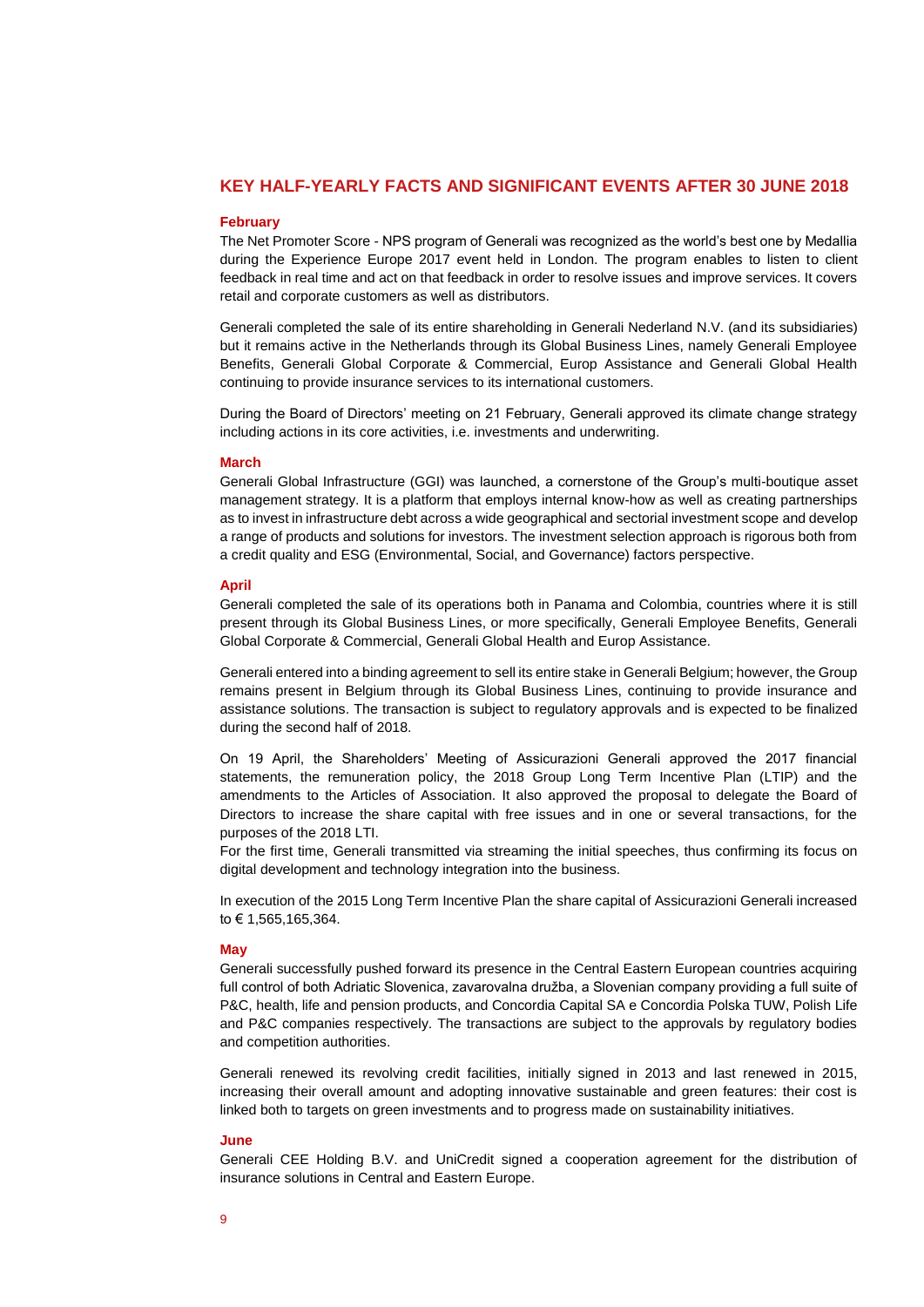Generali completed the sale of its entire shareholding in Generali PanEurope, remaining active in Ireland through its Global Business Lines.

Generali signed an agreement with Future Group to increase its stake in its insurance ventures in India to 49%. Through this transaction it will accelerate the leverage of the far-reaching distribution network of Future Group to offer insurance protection solutions in the Indian market with a focus on digital. The transaction is subject to regulatory approval and customary closing conditions and is expected to close during the second half of 2018.

#### **July**

Generali agreed to sell 89.9% of Generali Leben and signed the transaction with Viridium Gruppe, establishing a broader industrial partnership in the German insurance market. The transaction is subject to the approval by the German Federal Financial Supervisory Authority (BaFin) and to the clearance by the competent German antitrust authorities.

Generali entered into a share purchase agreement with Life Company Consolidation Group (LCCG) to sell its entire shareholding in Generali Worldwide Insurance Company Limited, that has its headquarters in Guernsey and specialises in offering Life-insurance-based wealth management and employee benefit solutions to a global audience, and in Generali Link, an Irish company providing shared services in fund and policy administration. The transactions are subject to the approval by the relevant competition and regulatory authorities and are expected to be finalized by the first quarter 2019.

### **OUTLOOK**

Within a context of moderate economic growth in the Eurozone and increased volatility in the second quarter, the Group will continue to implement its strategic plan for the period 2016-2018. The new strategic plan for the three-year period 2019-2021 is expected to be launched at the end of the year.

The Group will continue to rebalance the portfolio in the Life segment with the goal of optimising its profitability and allowing capital to be allocated more efficiently through the simplification and innovation of the range of product solutions.

Despite the strong competitive pressure, premium income in the P&C segment is expected to rise, maintaining the focus on technical excellence in the Group.

The initiatives described above will allow to continue along the path towards achieving the objectives set out in the 2016-2018 strategic plan.

\*\*\*

The Manager in charge of preparing the company's financial reports, Luigi Lubelli, declares, pursuant to paragraph 2 article 154 bis of the Consolidated Law on Finance, that the accounting information in this press release corresponds to the document results, books and accounting entries.

\*\*\*

#### **CORPORATE EVENT**

The new strategic plan for the three-year period 2019-2021 will be presented to the market at the Group's 2018 Investor Day on 21 November in Milan.

\*\*\*

#### **ADDITIONAL INFORMATION**

For further information please refer to the Condensed Consolidated Half-Yearly Financial Statements of the Generali Group.

 $10$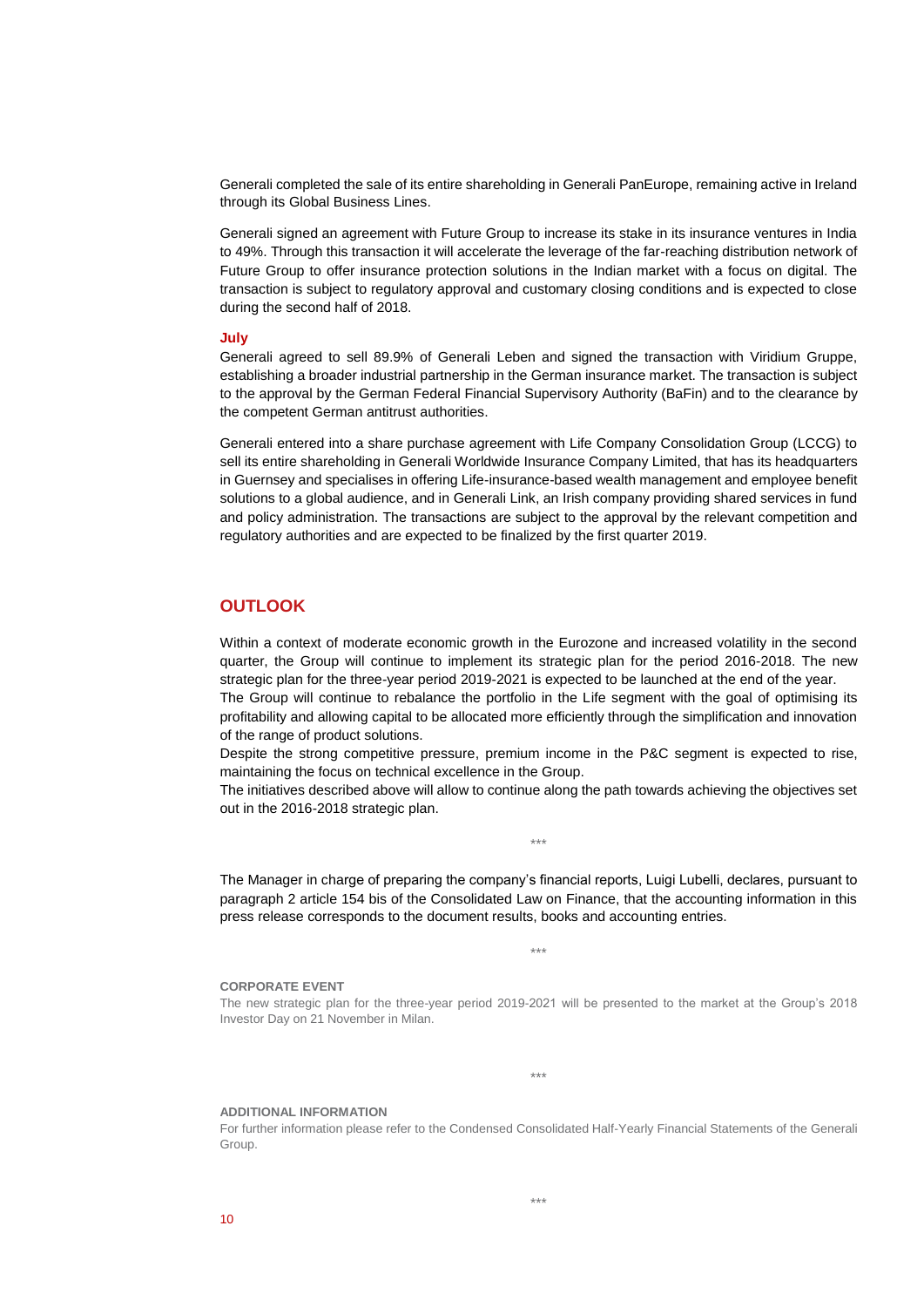**THE GENERALI GROUP** 

**Generali is an independent Italian insurance group, with a strong international presence. Established in 1831, it is one of the largest global insurance providers, present in almost 60 countries and with 2017 total premium income of more than € 68 billion. With nearly 71,000 employees in the world and 57 million customers, the Group has a leading position in Western Europe and an increasingly significant presence in Central and Eastern Europe as well as in Asia.**

# List of appendices

- **1) Group highlights**
- **2) Debt**
- **3) Balance sheet**
- **4) From operating result to Group result**
- **5) Additional key data by segment**
- **6) Information on significant transactions with related parties**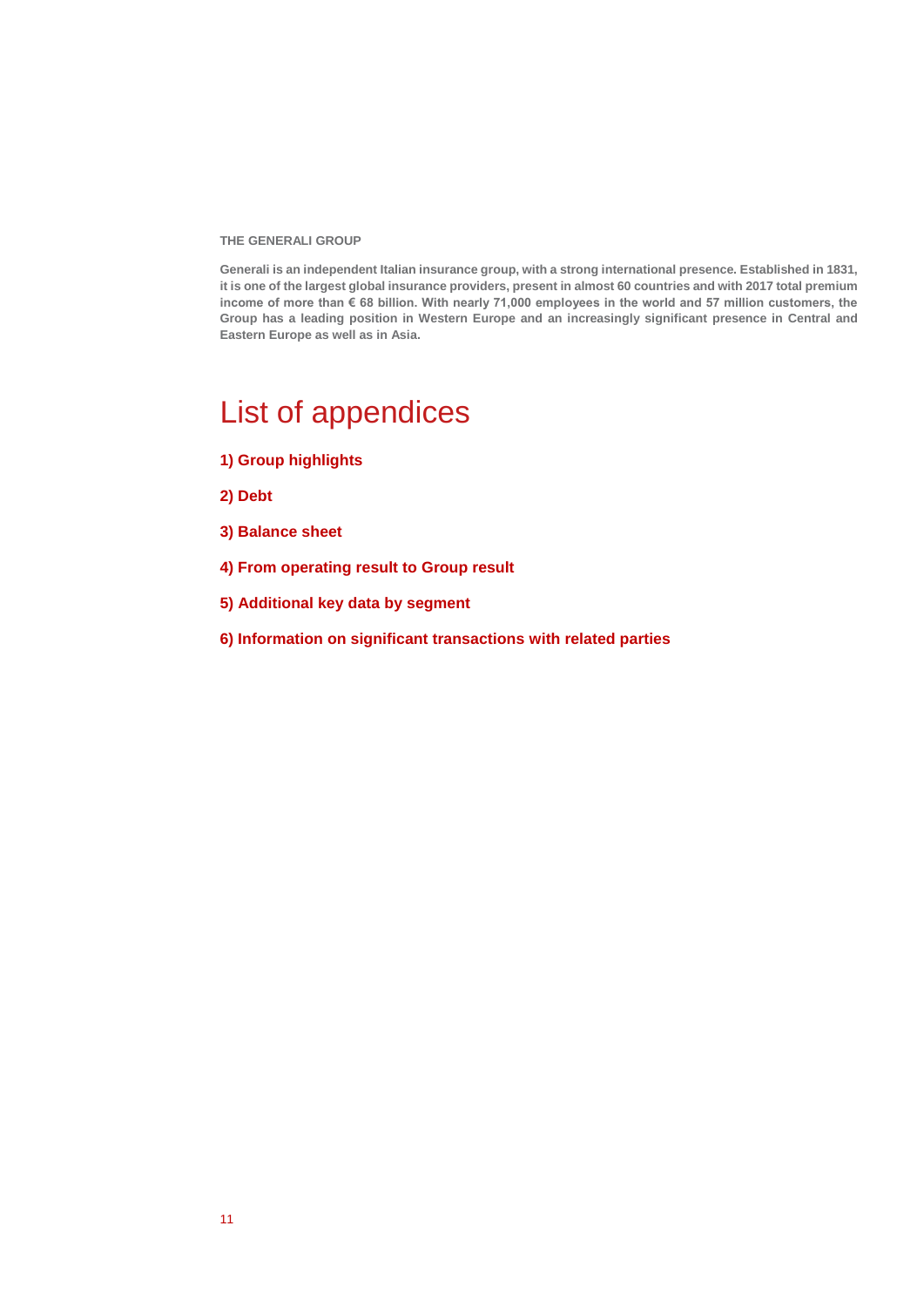# 1) Group highlights

| <b>Economic highlights</b>           |            |            |
|--------------------------------------|------------|------------|
| $(\epsilon$ million)                 | 30/06/2018 | 30/06/2017 |
| Gross written premiums               | 35,084     | 33,339     |
| of which Life segment                | 24,083     | 22,314     |
| of which Property&Casualty segment   | 11.001     | 11.025     |
| <b>Consolidated operating result</b> | 2,532      | 2,465      |
| of which Life segment                | 1,549      | 1,505      |
| of which Property&Casualty segment   | 1.105      | 1,065      |
| Result of the period                 | 1,329      | 1,221      |

## **Balance sheet highlights**

| $(\epsilon$ million)                            | 30/06/2018 | 31/12/2017 |
|-------------------------------------------------|------------|------------|
| Total investments                               | 490.383    | 486,615    |
| - of which third parties Asset Under Management | 70.771     | 67.474     |
| Shareholders' equity attributable to the Group  | 23.625     | 25.079     |
| <b>Preliminary Regulatory Solvency Ratio</b>    | 201%       | 207%       |
| Economic Solvency ratio                         | 221%       | 230%       |

# 2) Debt

## **Group debt**

| $(\epsilon$ million)                                              | 30/06/2018 | 31/12/2017 |
|-------------------------------------------------------------------|------------|------------|
| Liabilities linked to operating activites                         | 27.246     | 26,189     |
| Liabilities linked to financing activities                        | 11.784     | 11.816     |
| Subordinated liabilities                                          | 8.393      | 8,379      |
| Senior bonds                                                      | 2,981      | 2,980      |
| Other non-subordinated liabilities linked to financing activities | 410        | 456        |
| Total                                                             | 39,030     | 38,005     |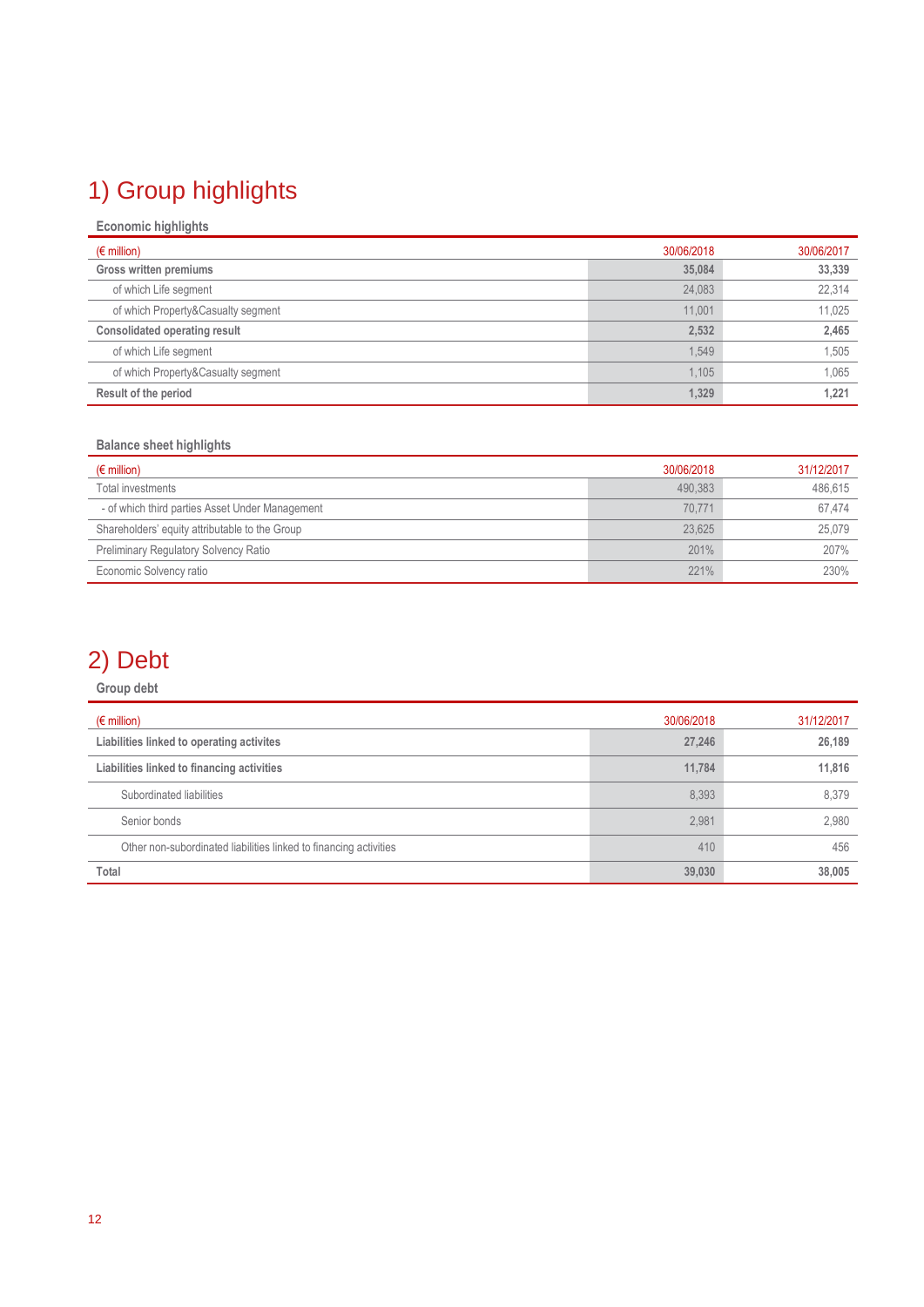# 3) Balance sheet

| <b>Assets</b>      |                                                                                                                   |            |            |
|--------------------|-------------------------------------------------------------------------------------------------------------------|------------|------------|
| <b>References:</b> | $(\epsilon$ million)                                                                                              | 30/06/2018 | 31/12/2017 |
|                    | <b>1 INTANGIBLE ASSETS</b>                                                                                        | 8,722      | 8,784      |
| 3                  | 1.1 Goodwill                                                                                                      | 6.669      | 6,679      |
| 18                 | 1.2 Other intangible assets                                                                                       | 2,053      | 2,105      |
|                    | <b>2 TANGIBLE ASSETS</b>                                                                                          | 3,816      | 4,075      |
| 19                 | 2.1 Land and buildings (self used)                                                                                | 2.320      | 2,606      |
| 19                 | 2.2 Other tangible assets                                                                                         | 1,496      | 1,469      |
| 13                 | <b>3 AMOUNTS CEDED TO REINSURERS FROM INSURANCE PROVISIONS</b>                                                    | 4,335      | 4,294      |
| 38, 39, 40         | <b>4 INVESTMENTS</b>                                                                                              | 417,764    | 471,233    |
| 10                 | 4.1 Land and buildings (investment properties)                                                                    | 12,358     | 12,993     |
| $\overline{2}$     | 4.2 Investments in subsidiaries, associated companies and joint ventures                                          | 1.175      | 1,171      |
| 6                  | 4.3 Held to maturity investments                                                                                  | 2,307      | 2,267      |
| $\overline{7}$     | 4.4 Loans and receivables                                                                                         | 32,285     | 40,262     |
| 8                  | 4.5 Available for sale financial assets                                                                           | 284,975    | 320,641    |
| $\mathsf g$        | 4.6 Financial assets at fair value through profit or loss                                                         | 84,663     | 93,897     |
|                    | of which financial assets where the investment risk is borne by the policyholders and<br>related to pension funds | 68,970     | 75,372     |
| 20                 | <b>5 RECEIVABLES</b>                                                                                              | 12.609     | 11,676     |
|                    | 5.1 Receivables arising out of direct insurance operations                                                        | 7,571      | 7,238      |
|                    | 5.2 Receivables arising out of reinsurance operations                                                             | 1.463      | 1,441      |
|                    | 5.3 Other receivables                                                                                             | 3,575      | 2,997      |
| 21                 | <b>6 OTHER ASSETS</b>                                                                                             | 71,557     | 30,170     |
| $\overline{4}$     | 6.1 Non-current assets or disposal groups classified as held for sale                                             | 58,269     | 16,146     |
| 14                 | 6.2 Deferred acquisition costs                                                                                    | 2,129      | 2,119      |
|                    | 6.3 Deferred tax assets                                                                                           | 2,231      | 2,091      |
|                    | 6.4 Tax receivables                                                                                               | 2,514      | 2,961      |
|                    | 6.5 Other assets                                                                                                  | 6,415      | 6,853      |
| 11                 | <b>7 CASH AND CASH EQUIVALENTS</b>                                                                                | 5,371      | 6,849      |
|                    | <b>TOTAL ASSETS</b>                                                                                               | 524,174    | 537,080    |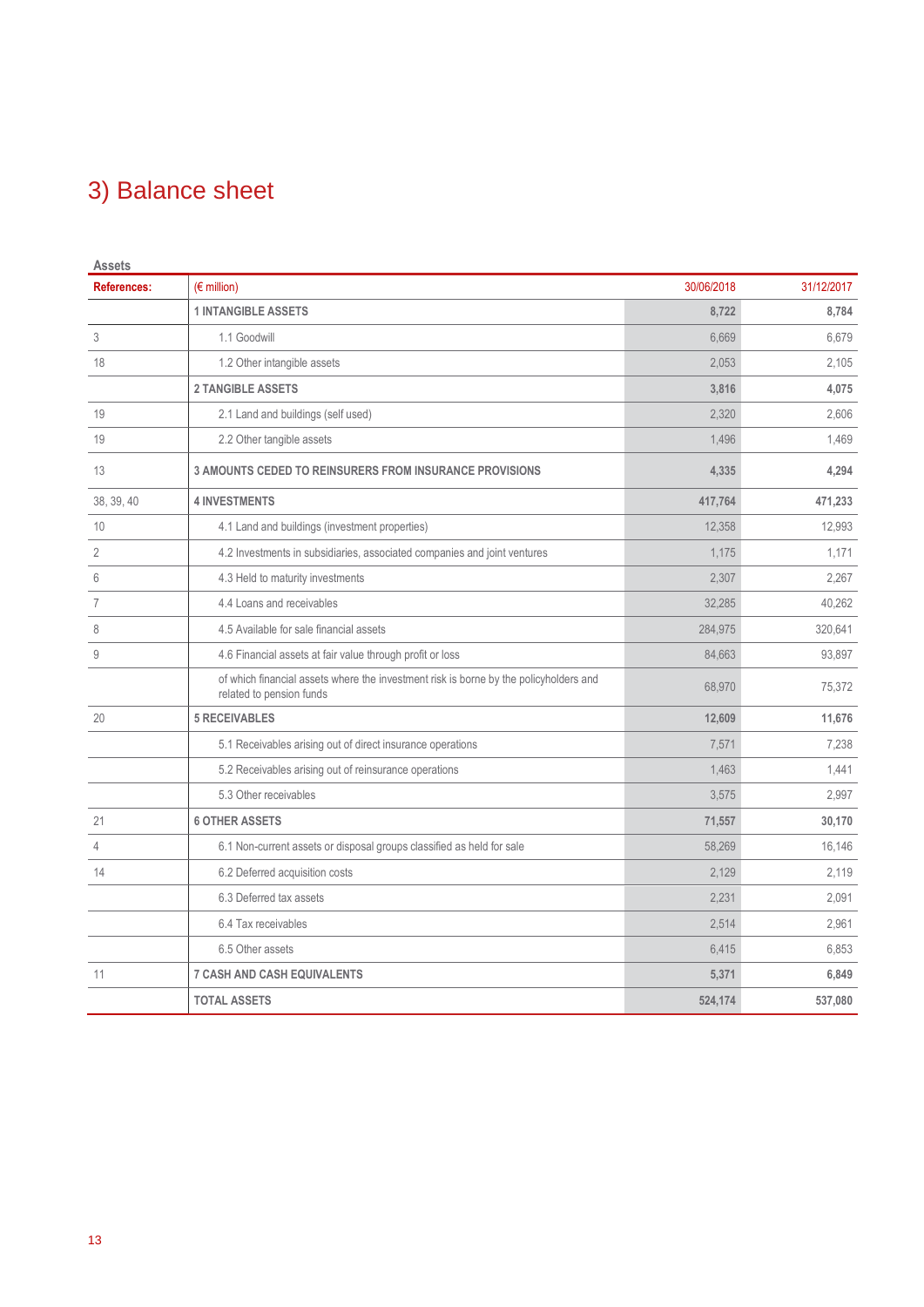| <b>Equity and liabilities</b> |                                                                                                                                    |                |              |
|-------------------------------|------------------------------------------------------------------------------------------------------------------------------------|----------------|--------------|
| <b>References:</b>            | $(\epsilon$ million)                                                                                                               | 30/06/2018     | 31/12/2017   |
| 15                            | <b>1 SHAREHOLDERS' EQUITY</b>                                                                                                      | 24,585         | 26,177       |
|                               | 1.1 Shareholders' equity attributable to the Group                                                                                 | 23,625         | 25,079       |
|                               | 1.1.1 Share capital                                                                                                                | 1,565          | 1,562        |
|                               | 1.1.2 Other equity instruments                                                                                                     | $\overline{0}$ | $\mathbf{0}$ |
|                               | 1.1.3 Capital reserves                                                                                                             | 7,107          | 7,098        |
|                               | 1.1.4 Revenue reserves and other reserves                                                                                          | 10,083         | 9,209        |
|                               | 1.1.5 (Own shares)                                                                                                                 | $-8$           | -8           |
|                               | 1.1.6 Reserve for currency translation differences                                                                                 | $-231$         | $-115$       |
|                               | 1.1.7 Reserve for unrealized gains and losses on available for sale financial assets                                               | 4,403          | 5,742        |
|                               | 1.1.8 Reserve for other unrealized gains and losses through equity                                                                 | $-622$         | $-519$       |
|                               | 1.1.9 Result of the period                                                                                                         | 1,329          | 2,110        |
|                               | 1.2 Shareholders' equity attributable to minority interests                                                                        | 960            | 1,098        |
|                               | 1.2.1 Share capital and reserves                                                                                                   | 935            | 915          |
|                               | 1.2.2 Reserve for unrealized gains and losses through equity                                                                       | $-79$          | $-3$         |
|                               | 1.2.3 Result of the period                                                                                                         | 104            | 185          |
| 22                            | <b>2 OTHER PROVISIONS</b>                                                                                                          | 1,838          | 1,950        |
| 12                            | <b>3 INSURANCE PROVISIONS</b>                                                                                                      | 380,693        | 430,489      |
|                               | of which insurance provisions for policies where the investment risk is borne by the<br>policyholders and related to pension funds | 66,118         | 67,997       |
|                               | <b>4 FINANCIAL LIABILITIES</b>                                                                                                     | 39,030         | 42,316       |
| 16                            | 4.1 Financial liabilities at fair value through profit or loss                                                                     | 4,431          | 8,935        |
|                               | of which financial liabilities where the investment risk is borne by the policyholders and<br>related to pension funds             | 3,075          | 7,360        |
| 17                            | 4.2 Other financial liabilities                                                                                                    | 34,599         | 33,381       |
|                               | of which subordinated liabilities                                                                                                  | 8,393          | 8,379        |
| 23                            | <b>5 PAYABLES</b>                                                                                                                  | 9,945          | 10,494       |
|                               | 5.1 Payables arising out of direct insurance operations                                                                            | 3,232          | 3,602        |
|                               | 5.2 Payables arising out of reinsurance operations                                                                                 | 662            | 848          |
|                               | 5.3 Other payables                                                                                                                 | 6,051          | 6,043        |
| 24                            | <b>6 OTHER LIABILITIES</b>                                                                                                         | 68.084         | 25,653       |
| 4                             | 6.1 Liabilities directly associated with non-current assets and disposal groups classified as<br>held for sale                     | 57,961         | 15,745       |
|                               | 6.2 Deferred tax liabilities                                                                                                       | 2,080          | 2,642        |
|                               | 6.3 Tax payables                                                                                                                   | 1,732          | 1,487        |
|                               | 6.4 Other liabilities                                                                                                              | 6,311          | 5,779        |
|                               | TOTAL SHAREHOLDERS' EQUITY AND LIABILITIES                                                                                         | 524,174        | 537,080      |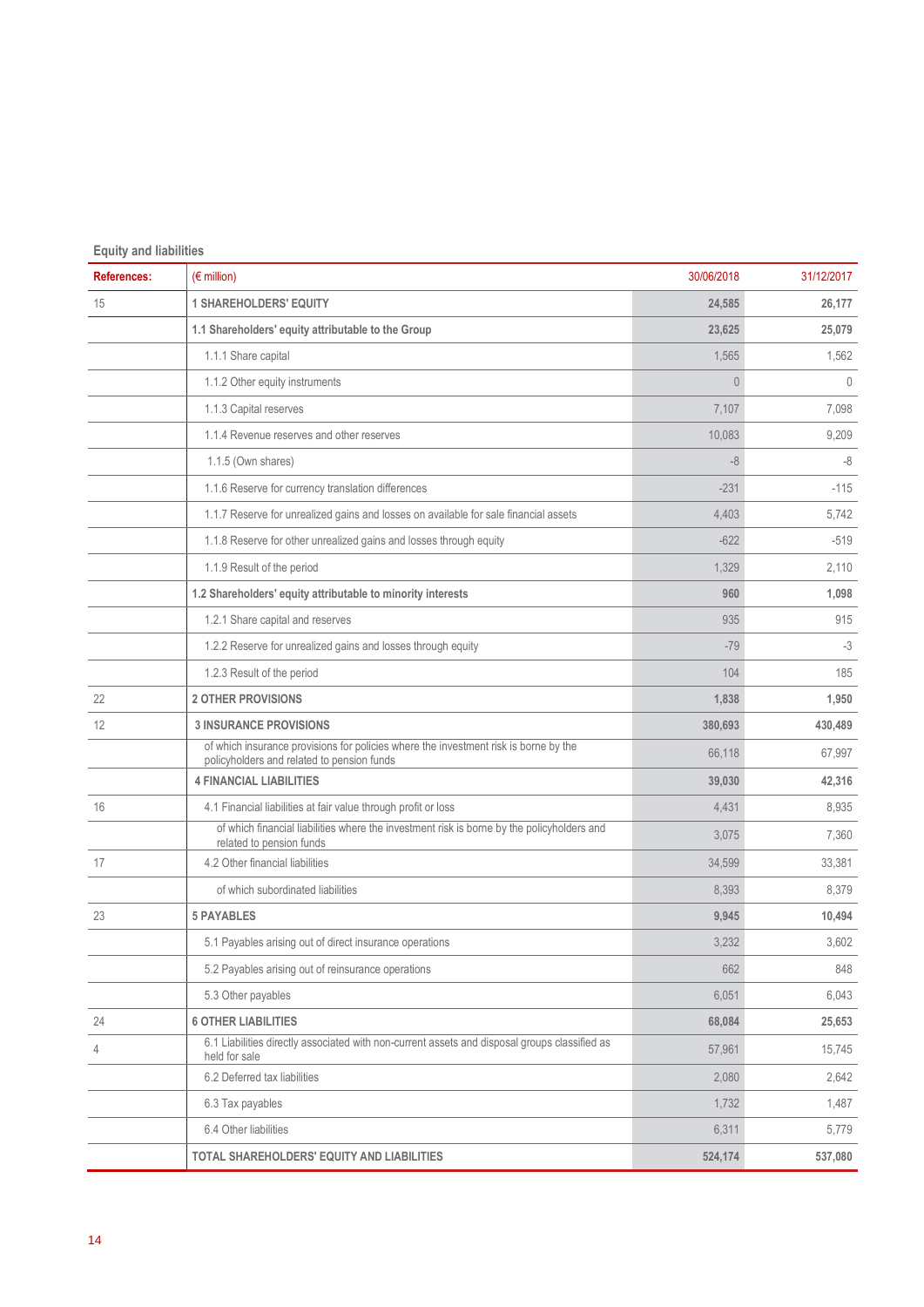# 4) From operating result to Group result

### **From operating result to net result**

| $(\epsilon$ million)                                                                                                 | 30/06/2018 | 30/06/2017 | Change   |
|----------------------------------------------------------------------------------------------------------------------|------------|------------|----------|
| <b>Consolidated operating result</b>                                                                                 | 2.532      | 2.465      | 2.7%     |
| Net earned premiums                                                                                                  | 32,700     | 30,917     | 5.8%     |
| Net insurance benefits and claims                                                                                    | $-29,622$  | $-31,590$  | $-6.2%$  |
| Acquisition and administration costs                                                                                 | $-5,135$   | $-5,161$   | $-0.5%$  |
| Net fee and commission income and net income from financial service activities                                       | 194        | 225        | $-13.8%$ |
| Operating investment result                                                                                          | 4,678      | 8,404      | $-44.3%$ |
| Net operating income from financial instruments at fair value through profit or loss                                 | $-709$     | 2.866      | n.m.     |
| Net operating income from other financial instruments                                                                | 5,387      | 5.539      | $-2.7%$  |
| Interest income and other income                                                                                     | 5,340      | 5,433      | $-1.7%$  |
| Net operating realized gains on other financial instruments and land and buildings<br>(investment properties)        | 736        | 764        | $-3.7%$  |
| Net operating impairment losses on other financial instruments and land and buildings<br>(investment properties)     | $-240$     | $-271$     | $-11.3%$ |
| Interest expense on liabilities linked to operating activities                                                       | $-168$     | $-138$     | 21.9%    |
| Other expenses from other financial instruments and land and buildings (investment<br>properties)                    | $-280$     | $-249$     | 12.4%    |
| Operating holding expenses                                                                                           | $-233$     | $-230$     | 1.3%     |
| Net other operating expenses (*)                                                                                     | $-50$      | $-99$      | -49.9%   |
| <b>Consolidated non-operating result</b>                                                                             | $-539$     | $-574$     | $-6.2%$  |
| Non operating investment result                                                                                      | 20         | $-7$       | n.m.     |
| Net non-operating income from financial instruments at fair value through profit or loss                             | $-2$       | 10         | n.m.     |
| Net non-operating income from other financial instruments (**)                                                       | 22         | $-18$      | n.m.     |
| Net non-operating realized gains on other financial instruments and land and buildings<br>(investment properties)    | 201        | 181        | 11.0%    |
| Net non-operating impairment losses on other financial instruments and land and<br>buildings (investment properties) | $-179$     | $-199$     | $-9.8%$  |
| Non-operating holding expenses                                                                                       | $-388$     | $-391$     | $-0.9%$  |
| Interest expenses on financial debt                                                                                  | $-331$     | $-336$     | $-1.5%$  |
| Other non-operating holding expenses                                                                                 | $-57$      | $-55$      | 2.3%     |
| Net other non-operating expenses                                                                                     | $-171$     | $-175$     | $-2.6%$  |
| <b>Earning before taxes</b>                                                                                          | 1,994      | 1,891      | 5.4%     |
| Income taxes $(*)$                                                                                                   | $-664$     | $-600$     | 10.6%    |
| Earnings after taxes                                                                                                 | 1,330      | 1,291      | 3.0%     |
| Profit or loss from discontinued operations                                                                          | 103        | 37         | n.m.     |
| Consolidated result of the period                                                                                    | 1,433      | 1,328      | 7.9%     |
| Result of the period attributable to the Group                                                                       | 1,329      | 1,221      | 8.8%     |
| Result of the period attributable to minority interests                                                              | 104        | 107        | $-2.6%$  |

(\*) At 30 June 2018 the amount is net of operating taxes for € 26 million and of non-recurring taxes shared with the policyholders in Germany for € 0,2 million (at 30 June 2017 respectively for € 26 million and € 17 million).

(\*\*) The amount is gross of interest expense on liabilities linked to financing activities.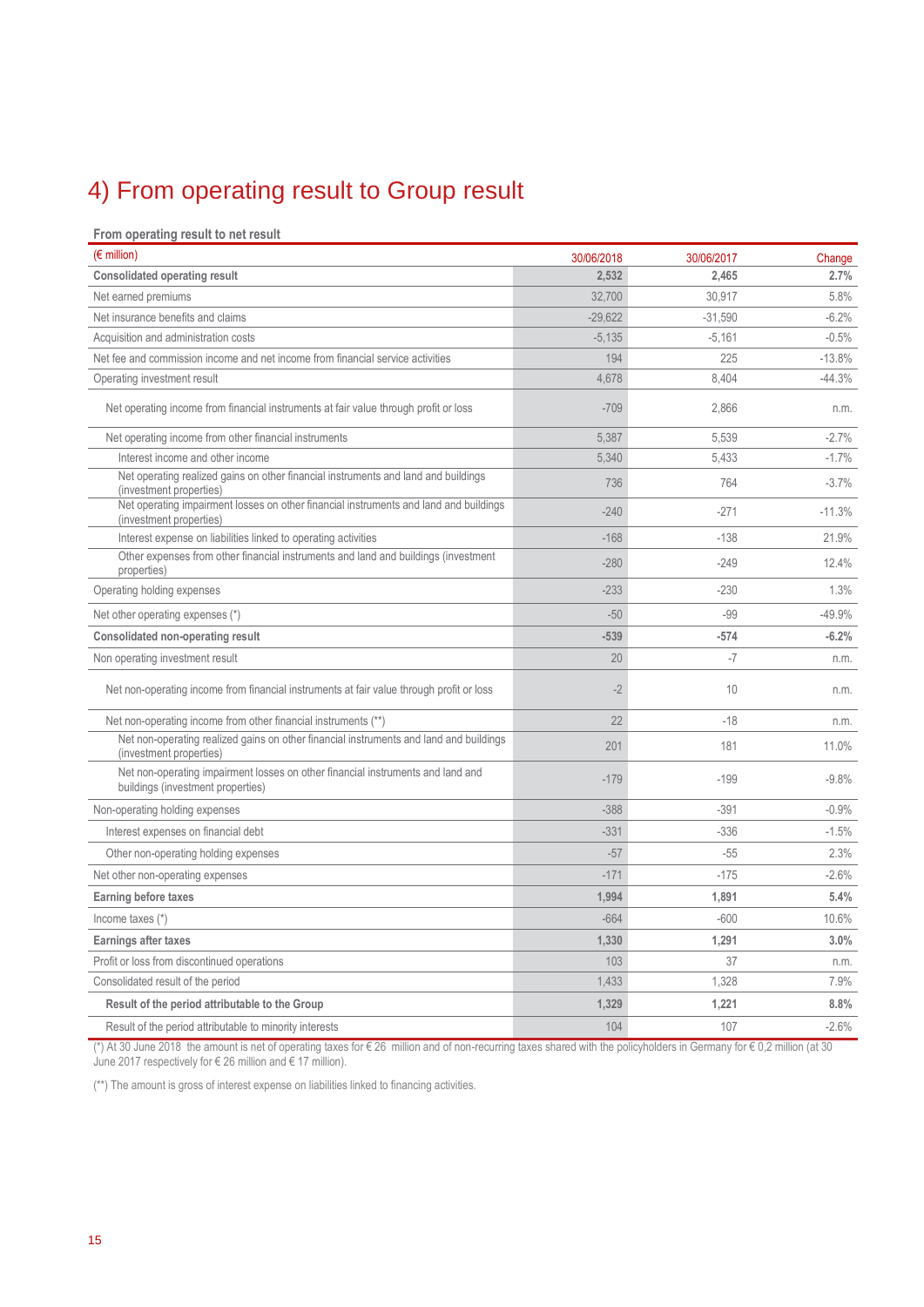# 5) Additional key data by segment

# Life segment

## Operating result

## **Life segment operating result: technical margin**

| $(\epsilon$ million)                                                                        | 30/06/2018 | 30/06/2017 | Change |
|---------------------------------------------------------------------------------------------|------------|------------|--------|
| Technical margin                                                                            | 2.783      | 2.736      | 1.7%   |
| Net earned premiums                                                                         | 22.899     | 21 1 1 2   | 8.5%   |
| Fee and commission from financial service activities                                        | 29         | 29         | 0.5%   |
| Net insurance claims adjusted for financial interests and bonuses credited to policyholders | $-20.347$  | $-18.555$  | 9.7%   |
| Other insurance items                                                                       | 202        | 150        | 34.4%  |

### **Life segment operating result: investment result**

| $(\epsilon$ million)                                                             | 30/06/2018 | 30/06/2017 | Change    |
|----------------------------------------------------------------------------------|------------|------------|-----------|
| Net investment result                                                            | 976        | 984        | $-0.9%$   |
| Operating income from investments                                                | 3,968      | 7.669      | $-48.3%$  |
| Net income from investments                                                      | 4,800      | 4,992      | $-3.9%$   |
| Current income from investments                                                  | 4,774      | 4.908      | $-2.7%$   |
| Net operating realized gains on investments                                      | 721        | 759        | $-5.0%$   |
| Net operating impairment losses on investments                                   | $-240$     | $-266$     | $-10.0\%$ |
| Other operating net financial expenses                                           | $-456$     | $-408$     | 11.6%     |
| Net income from financial instruments at fair value through profit or loss       | $-831$     | 2.676      | n.m.      |
| Net income from financial instruments related to unit and index-linked policies  | $-672$     | 2,904      | n.m.      |
| Net other income from financial instruments at fair value through profit or loss | $-159$     | $-228$     | $-30.2%$  |
| Policyholders' interests on operating income from own investments                | $-2,993$   | $-6.684$   | $-55.2%$  |

## **Life segment operating result: total insurance and other operating expenses**

| $(\epsilon$ million)                                               | 30/06/2018 | 30/06/2017 | Change  |
|--------------------------------------------------------------------|------------|------------|---------|
| Insurance and other operating expenses                             | $-2.210$   | $-2.215$   | $-0.2%$ |
| Acquisition and administration costs related to insurance business | $-2.202$   | $-2.202$   | $0.0\%$ |
| Net other operating expenses                                       | -8         | $-13$      | -40.0%  |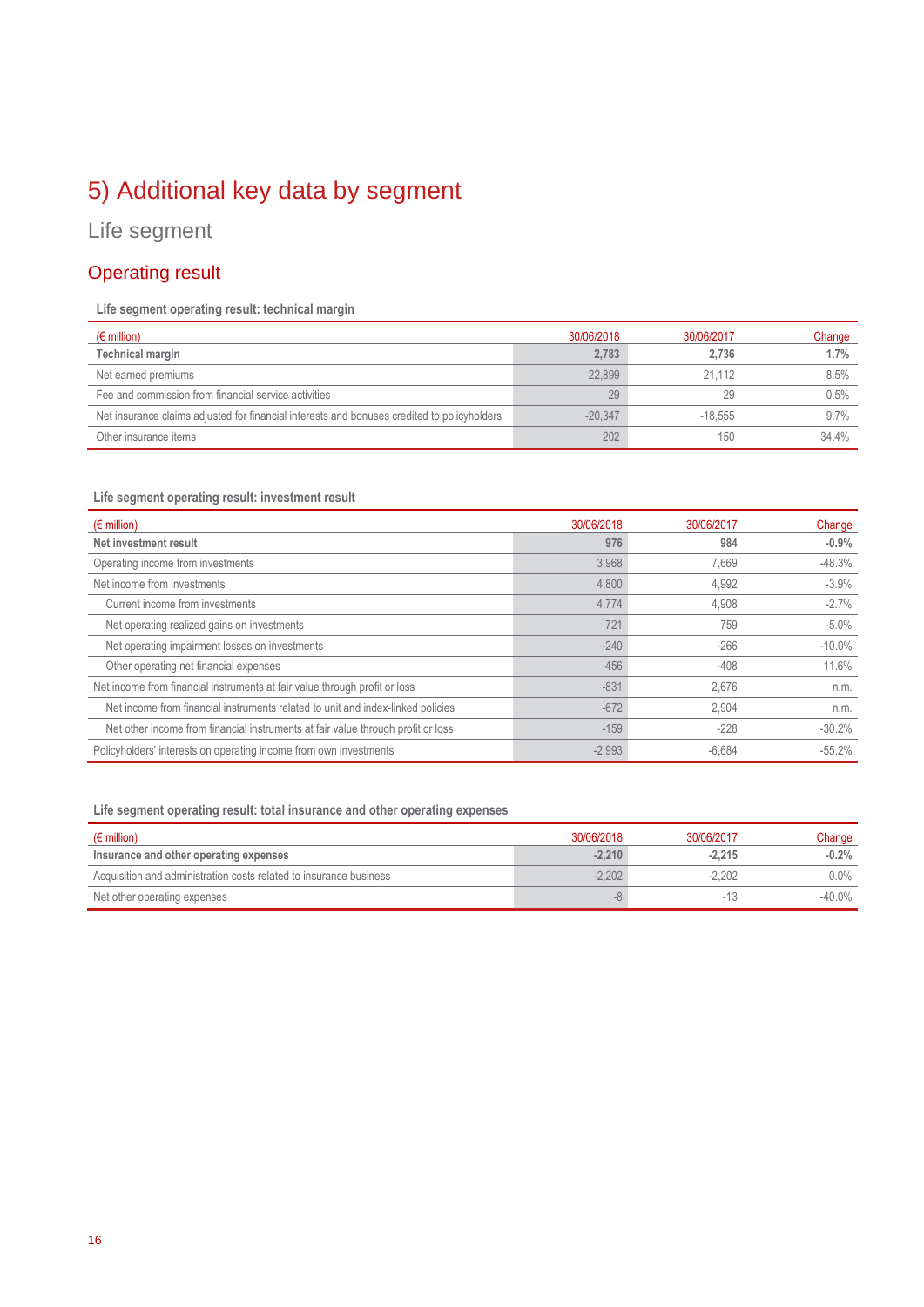# Other information on the Life segment

**Life segment indicators by country**

| $(\epsilon$ million)                       |            | Gross written premium |            | Net cash inflows |            | <b>PVNBP</b> |
|--------------------------------------------|------------|-----------------------|------------|------------------|------------|--------------|
|                                            | 30/06/2018 | 30/06/2017            | 30/06/2018 | 30/06/2017       | 30/06/2018 | 30/06/2017   |
| Italy                                      | 9,860      | 9,022                 | 2,320      | 3,121            | 9,952      | 9,887        |
| France                                     | 4,901      | 4,524                 | 994        | 190              | 3,915      | 3,738        |
| Germany                                    | 5,089      | 4,835                 | 1,770      | 1,682            | 3,979      | 4,710        |
| Austria, Central Eastern Europe and Russia | 1,331      | 1,297                 | 95         | 148              | 1,069      | 1,056        |
| International                              | 2,887      | 2,627                 | 508        | 613              | 2,876      | 3,551        |
| Spain                                      | 437        | 527                   | $-43$      | $-57$            | 467        | 563          |
| Switzerland                                | 472        | 525                   | 171        | 213              | 167        | 215          |
| Americas and Southern Europe               | 203        | 223                   | 85         | 97               | 114        | 196          |
| Asia                                       | 1,423      | 1,067                 | 245        | 348              | 1,057      | 1,024        |
| Other                                      | 353        | 286                   | 49         | 12               | 1070       | 1,553        |
| Group Holding and other companies          | 14         | 10                    |            | 3                | $\Omega$   | $\mathbf{0}$ |
| Total                                      | 24,083     | 22,314                | 5,689      | 5,757            | 21,431     | 22,941       |

## **Life segment direct premiums by line of business and by country**

| $(E \text{ million})$                         | <b>Savings and Pension</b><br>Protection |            |            | Unit/index linked | Total      |            |            |            |
|-----------------------------------------------|------------------------------------------|------------|------------|-------------------|------------|------------|------------|------------|
|                                               | 30/06/2018                               | 30/06/2017 | 30/06/2018 | 30/06/2017        | 30/06/2018 | 30/06/2017 | 30/06/2018 | 30/06/2017 |
| Italy                                         | 7,725                                    | 6,822      | 152        | 141               | 1,984      | 2,059      | 9,860      | 9,022      |
| France                                        | 2,219                                    | 2,118      | 964        | 939               | 1,509      | 1,257      | 4,691      | 4,314      |
| Germany                                       | 1,087                                    | 1,116      | 2,121      | 1,909             | 1,881      | 1,810      | 5,089      | 4,835      |
| Austria, Central Eastern Europe<br>and Russia | 619                                      | 619        | 383        | 354               | 329        | 323        | 1,331      | 1,297      |
| International                                 | 1,221                                    | 1,195      | 916        | 714               | 492        | 525        | 2,629      | 2,433      |
| Spain                                         | 252                                      | 360        | 139        | 139               | 46         | 28         | 437        | 528        |
| Switzerland                                   | 91                                       | 102        | 64         | 71                | 317        | 352        | 472        | 525        |
| Americas and Southern<br>Europe               | 41                                       | 42         | 158        | 177               | 3          | 3          | 203        | 222        |
| Asia                                          | 837                                      | 639        | 484        | 309               | 103        | 119        | 1,423      | 1,067      |
| Other                                         | $\theta$                                 | 52         | 71         | 18                | 23         | 23         | 94         | 93         |
| Group holding and other<br>companies          | $\overline{2}$                           | 1          |            | 4                 | $\theta$   | $\theta$   | 3          | 5          |
| <b>Total direct written premiums</b>          | 12,871                                   | 11,871     | 4,537      | 4,061             | 6,195      | 5,973      | 23,603     | 21,905     |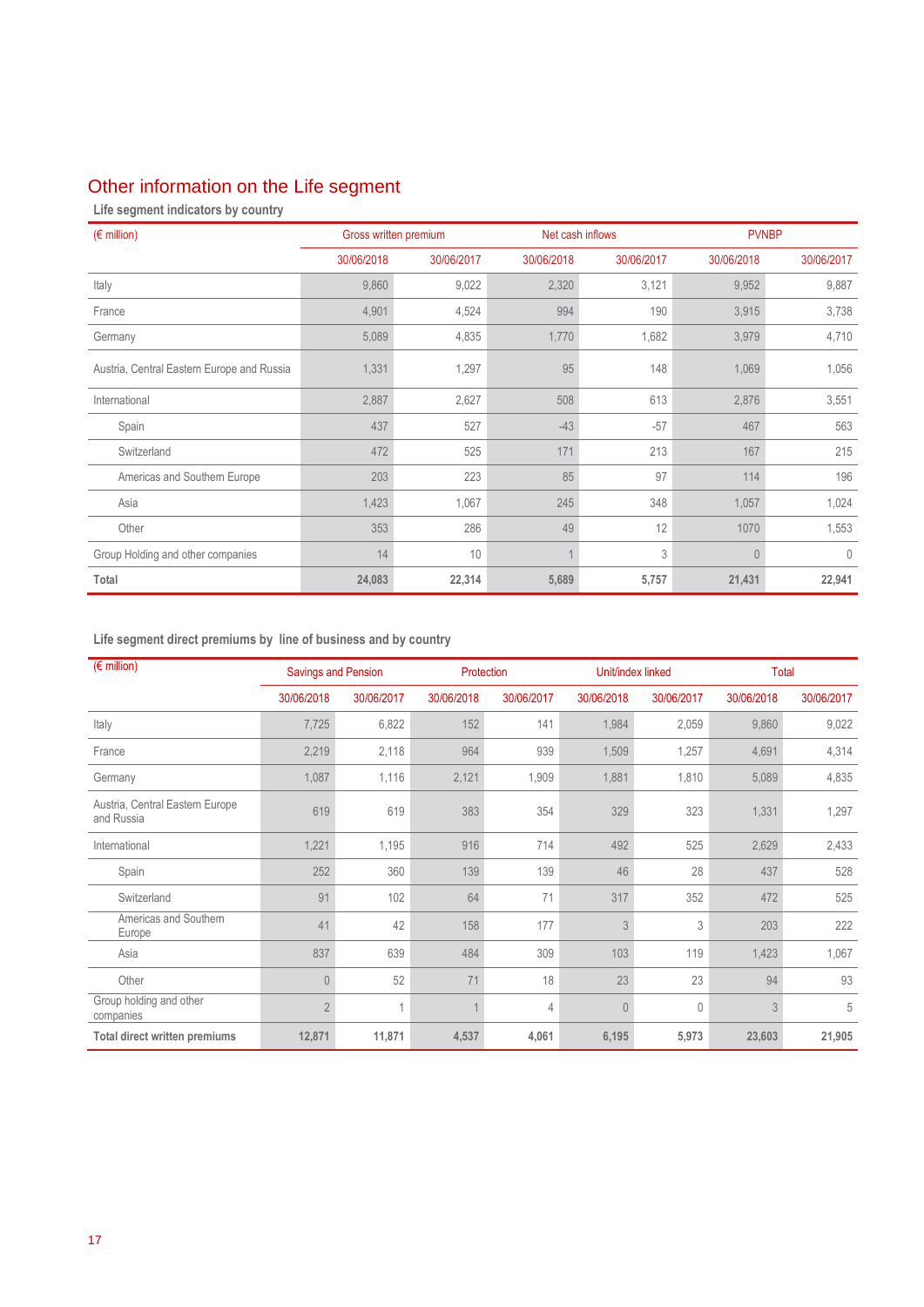| $\sqrt{\epsilon}$ million)                 |            | <b>Operating result</b> |                | <b>NBV</b> |
|--------------------------------------------|------------|-------------------------|----------------|------------|
|                                            | 30/06/2018 | 30/06/2017              | 30/06/2018     | 30/06/2017 |
| Italy                                      | 668        | 660                     | 507            | 453        |
| France                                     | 328        | 325                     | 112            | 98         |
| Germany                                    | 159        | 142                     | 107            | 139        |
| Austria, Central Eastern Europe and Russia | 160        | 165                     | 73             | 77         |
| International                              | 278        | 271                     | 166            | 175        |
| Spain                                      | 58         | 66                      | 62             | 48         |
| Switzerland                                | 99         | 98                      | $\mathfrak{Z}$ | 12         |
| Americas and Southern Europe               | 23         | 27                      | 4              | 6          |
| Asia                                       | 64         | 25                      | 64             | 77         |
| Other                                      | 33         | 55                      | 33             | 32         |
| Group Holding and other companies (*)      | $-43$      | $-58$                   | $\theta$       | $\theta$   |
| Total                                      | 1,549      | 1,505                   | 965            | 942        |

(\*) The data relating Operating result also includes country adjustments.

# Property&Casualty segment

## Operating result

## **Property&Casualty operating result: technical result**

| $(\epsilon$ million)                     | 30/06/2018 | 30/06/2017 | Change   |
|------------------------------------------|------------|------------|----------|
| <b>Technical result</b>                  | 701        | 634        | 10.6%    |
| Net earned premiums                      | 9.800      | 9.805      | $0.0\%$  |
| Net insurance benefits and claims        | $-6,277$   | $-6.342$   | $-1.0\%$ |
| Net acquisition and administration costs | $-2.737$   | $-2.758$   | $-0.8%$  |
| Other net technical income               | $-86$      | $-71$      | 20.5%    |

## **Property&Casualty operating result: investment result**

| $(\epsilon$ million)                   | 30/06/2018 | 30/06/2017 | Change  |
|----------------------------------------|------------|------------|---------|
| Investment result                      | 507        | 509        | $-0.5%$ |
| Current income from investments        | 645        | 629        | $2.6\%$ |
| Other operating net financial expenses | $-138$     | $-120$     | 15.7%   |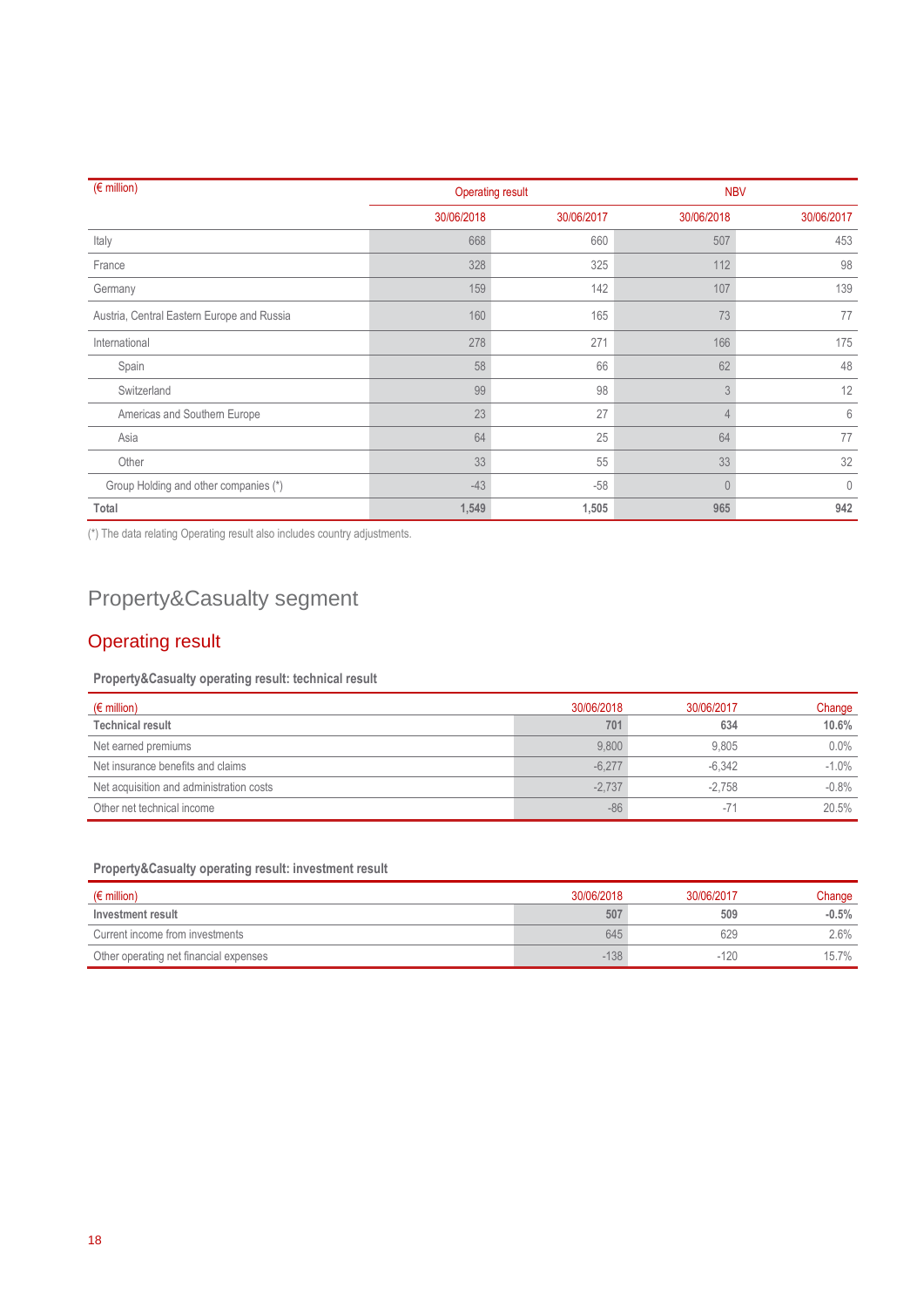# Other information on the Propery&Casualty segment

**Property&Casualty segment indicators by country**

| $(\epsilon$ million)                       |            | Gross written premiums |            | <b>Operating result</b> |  |  |
|--------------------------------------------|------------|------------------------|------------|-------------------------|--|--|
|                                            | 30/06/2018 | 30/06/2017             | 30/06/2018 | 30/06/2017              |  |  |
| Italy                                      | 2,603      | 2,693                  | 346        | 359                     |  |  |
| France                                     | 1,442      | 1,404                  | 70         | 79                      |  |  |
| Germany                                    | 2,193      | 2,180                  | 245        | 238                     |  |  |
| Austria, Central Eastern Europe and Russia | 2,050      | 1,946                  | 245        | 210                     |  |  |
| International                              | 2,686      | 2,781                  | 211        | 154                     |  |  |
| Spain                                      | 822        | 806                    | 81         | 70                      |  |  |
| Switzerland                                | 493        | 553                    | 33         | 25                      |  |  |
| Americas                                   | 631        | 764                    | 35         | $-9$                    |  |  |
| Asia                                       | 85         | 89                     | $-2$       | $-1$                    |  |  |
| Europ Assistance                           | 427        | 384                    | 44         | 60                      |  |  |
| Other                                      | 228        | 185                    | 20         | $\,8\,$                 |  |  |
| Group holding and other companies (*)      | 26         | 21                     | $-12$      | 25                      |  |  |
| Total                                      | 11,001     | 11,025                 | 1,105      | 1,065                   |  |  |

(\*) The data relating Operating result also includes country adjustments.

| $(F \in \text{million})$                   |                | Motor      |            | Non motor  |            | <b>Total</b> |  |  |
|--------------------------------------------|----------------|------------|------------|------------|------------|--------------|--|--|
|                                            | 30/06/2018     | 30/06/2017 | 30/06/2018 | 30/06/2017 | 30/06/2018 | 30/06/2017   |  |  |
| Italy                                      | 1,044          | 1,089      | 1,491      | 1,533      | 2,535      | 2,622        |  |  |
| France                                     | 462            | 452        | 902        | 878        | 1,364      | 1,331        |  |  |
| Germany                                    | 945            | 945        | 1,246      | 1,232      | 2,191      | 2,178        |  |  |
| Austria, Central Eastern Europe and Russia | 947            | 890        | 1,075      | 1,031      | 2,022      | 1,921        |  |  |
| International                              | 872            | 968        | 1,558      | 1,577      | 2,430      | 2,545        |  |  |
| Spain                                      | 234            | 237        | 559        | 545        | 793        | 781          |  |  |
| Switzerland                                | 202            | 227        | 290        | 324        | 493        | 551          |  |  |
| Americas & Southern Europe                 | 416            | 497        | 215        | 264        | 631        | 761          |  |  |
| Asia                                       | 6              | 7          | 47         | 49         | 53         | 56           |  |  |
| Europ Assistance                           | 13             | 0          | 350        | 312        | 363        | 312          |  |  |
| Other                                      | $\Omega$       | 0          | 96         | 82         | 97         | 83           |  |  |
| Group holding and other companies          | $\overline{0}$ | 1          | 16         | 11         | 16         | 12           |  |  |
| <b>Total direct written premiums</b>       | 4,271          | 4,345      | 6,287      | 6,263      | 10,558     | 10,608       |  |  |

### **Property&Casualty direct written premiums by line of business and by country**